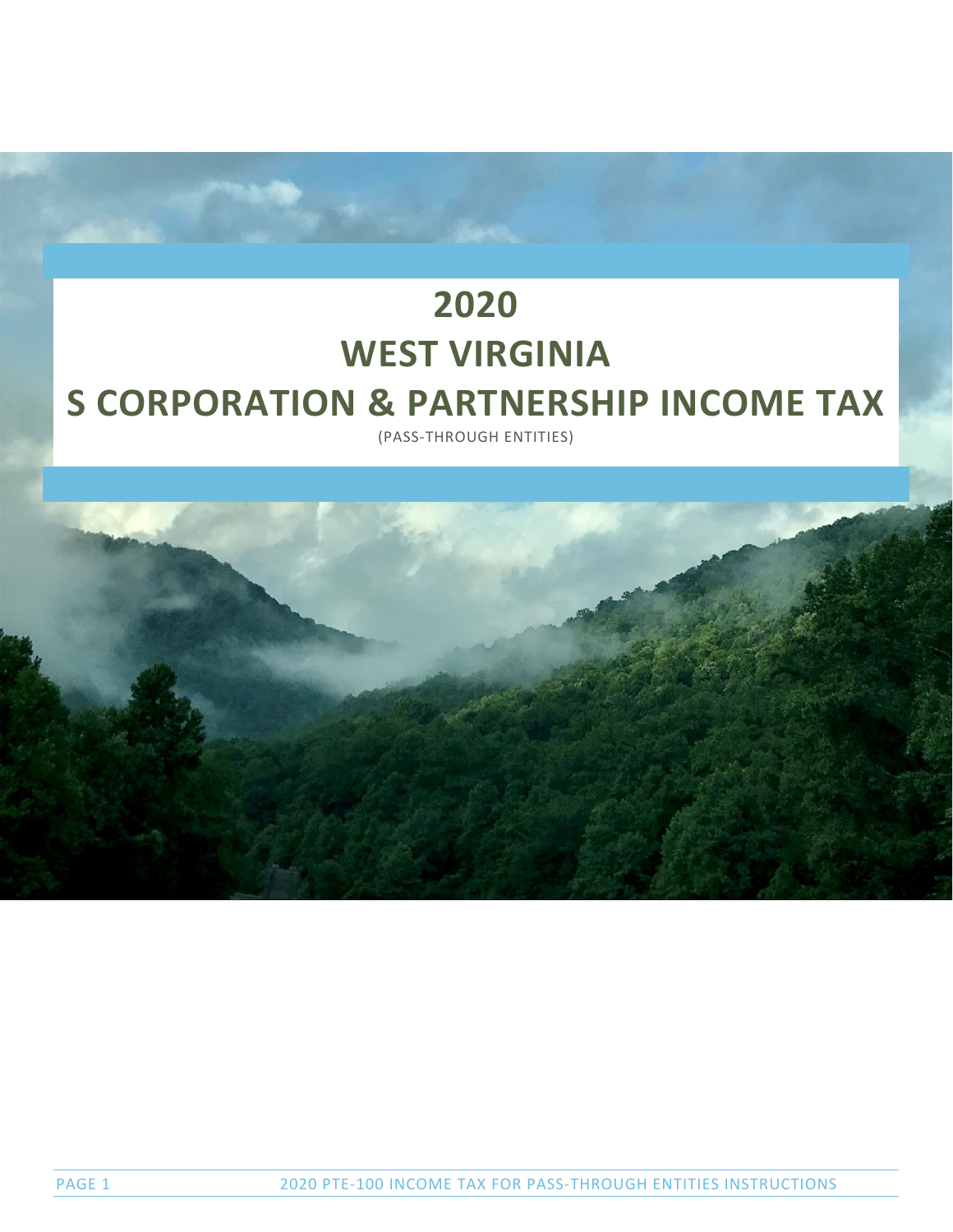# **IMPORTANT INFORMATION FOR 2020**

Starting for Tax Year 2020, the West Virginia S Corporation & Partnership Income Tax Return has been redesignated from SPF‐100 to PTE‐100. This will impact any form that previously had the "SPF" label.

For periods beginning on or after January 1, 2020, annual returns will have a due date of March 15, 2021 and an extended due date of September 15, 2021. Fiscal and 52/53‐week returns will be due on the 15th day of the third month following the close of the taxable year with an extension period of six months.

# **TAX RATES**

- The withholding rate on West Virginia source income continues to be 6.5% (§11-21-71a(b)(1)).
- Effective January 1, 2019, taxpayers who had annual remittance of any single tax equal to or greater than \$50,000 during fiscal year 2018 are required to electronically file returns and make payments using Electronic Funds Transfer (EFT) for periods beginning on or after January 1, 2019.
- Failure to comply with the requirement to remit payments by EFT without first obtaining a waiver may result in a civil penalty of 3 percent of each payment which was to be paid by EFT. Visit our website at www.tax.wv.gov for additional information.

# **RETURNED PAYMENT CHARGE**

The Tax Department will recover a \$15.00 fee associated with any returned bank transactions. These bank transactions include but are not limited to the following:

- Direct Debit (payment) transactions returned for insufficient funds.
- Stopped payments.
- Bank refusal to authorize payment for any reason.
- Direct Deposit of refunds to closed accounts.
- Direct Deposit of refunds to accounts containing inaccurate or illegible account information.

Checks returned for insufficient funds will incur a \$28.00 fee.

# The fee charged for returned or rejected payments will be to recover only the amount charged to the State Tax Department **by the financial institutions.**

**Important**: There are steps that can be taken to minimize the likelihood of a rejected financial transaction occurring:

- Be sure that you are using the most current bank routing and account information.
- If you have your tax return professionally prepared, the financial information used from a prior year return often prepopulates the current return as a step saver. It is important that you verify this information with your tax preparer by reviewing the bank routing and account information from a current check. This will ensure the information is accurate and current in the event that a bank account previously used was closed or changed either by you or the financial institution.
- If you prepare your tax return at home using tax preparation software, the financial information used from a prior year return often pre‐populates the current return as a step saver. It is important that you verify this information by reviewing the bank routing and account information from a current check. This will ensure the information is accurate and current in the event that a bank account previously used was closed or changed either by you or the financial institution.
- If you prepare your tax return by hand using a paper return, be sure that all numbers requesting a direct deposit of refund entered are clear and legible.
- If making a payment using MyTaxes, be sure that the bank routing and account number being used is current.
- If scheduling a delayed debit payment for an electronic return filed prior to the due date, make sure that the bank routing and account number being used will be active on the scheduled date.
- Be sure that funds are available in your bank account to cover the payment when checks or delayed debit payments are presented for payment.

COVER PHOTO PHOTOGRAPH BY MARILYN WRENN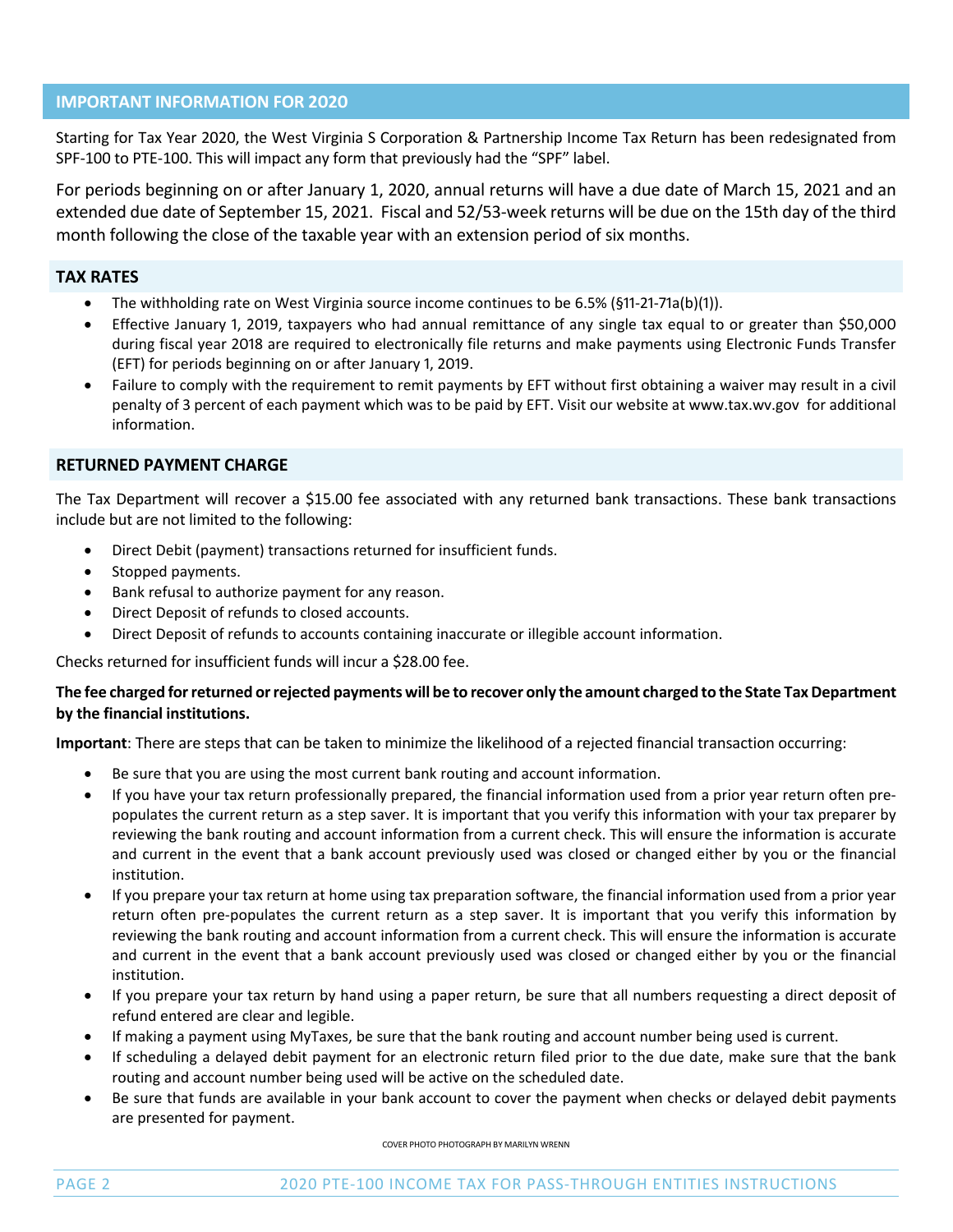# **FILING YOUR BUSINESS TAX RETURNS**

Returns must be filed by the due date. You may obtain forms from any of our regional field offices or from our home page on the internet at www.tax.wv.gov.

Failure to file returns will result in your account being referred to our Compliance Division for corrective action. Please file all required tax returns even if you owe no tax for the reporting period. All pages of the return must be filed.

# **PAYMENT OF THE TAX**

The full amount of tax owed is due and payable on the due date of the tax return. Failure to pay the full amount of tax by the due date will result in interest and penalties being added to any unpaid amount of tax. If for any reason you are unable to pay the full amount of tax on the due date, you should file your tax return along with a written explanation of why you are unable to pay and when you will pay the tax due.

## **REFUNDS**

You are entitled to a refund of any amount that you overpaid. All or part of any overpayment may be applied as a credit against your liability for such tax for other periods. A claim for refund (usually a tax return showing an overpayment) must be filed within three years of the due date of the return or two years from the date the tax was paid, whichever expires later. The overpayment will be used by the Tax Department against other tax liabilities due.

If the Tax Department does not respond to your request within three (3) months on overpayment of Withholding Tax, you may submit in writing a request for an administrative hearing to present your reasons why you feel you are entitled to the refund. Interest is allowed and paid on any refund upon which the Department hasfailed to timely act and which is final and conclusive.

If the Tax Department denies or reduces a request for a refund, a written request for an administrative hearing may be submitted. Failure to respond to a denial or reduction within sixty (60) days will result in the denial/reduction becoming final and conclusive and not subject to further administrative or judicial review.

## **SELLING OR DISCONTINUING YOUR BUSINESS**

If you sell or discontinue your business, notify the Tax Department in writing as soon as possible after your business is sold or discontinued. All final tax returns should be filed.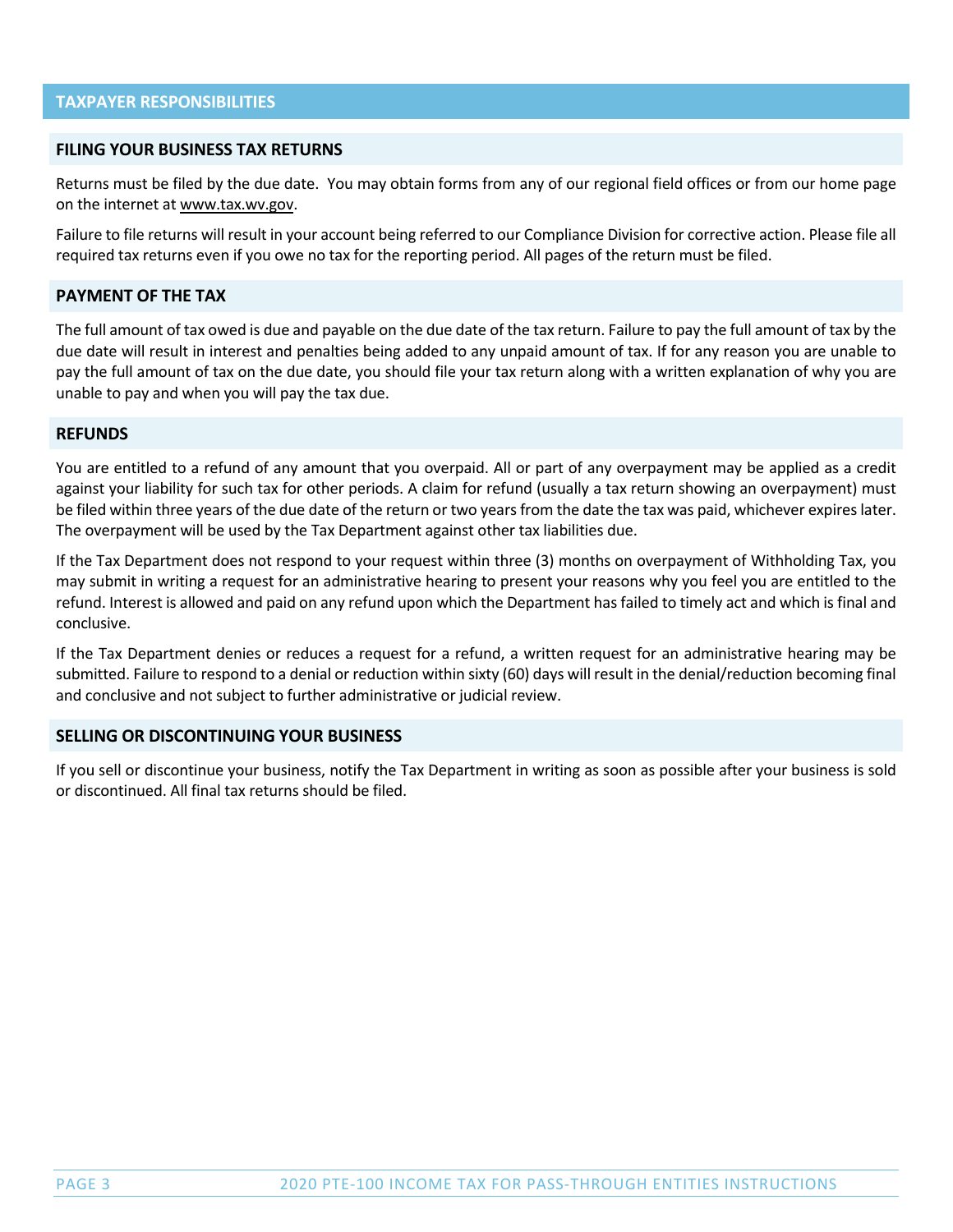# **GENERAL INFORMATION**

The information in this booklet is for calendar year 2020 returns and for fiscal year returns beginning in 2020 and ending in 2021. The information in this book is intended to help you complete your returns and is not a substitute for tax laws and regulations.

## **ASSISTANCE**

Address questions to the West Virginia State Tax Department, Taxpayer Services Division, PO Box 3784, Charleston, WV 25337‐3784 or by telephone at (304) 558‐3333, toll free at 1‐800‐982‐8297.

# **EXEMPT ORGANIZATIONS**

Any S Corporation or Partnership exempt from federal income tax is also exempt from West Virginia income tax. In addition, certain insurance companies, certain production credit associations, trusts established under 29 U.S.C. 186, and other organizations specifically exempt under the laws of West Virginia are also exempt.

# **WHEN TO FILE AND PAY**

For periods beginning on or after January 1, 2020, annual returns will have a due date of March 15, 2021 and an extended due date of September 15, 2021. Fiscal and 52/53-week returns will be due on the 15th day of the third month following the close of the taxable year with an extension period of six months.

## **WHO MUST FILE**

The following Partnerships are required to file an Income Tax Return:

- Resident Partnerships,
- Nonresident Partnerships having a partner who is a resident of West Virginia, or
- Nonresident Partnerships having any income from or connected with West Virginia sources regardless of the amount of such income.

Income from or connected with West Virginia is those items attributable to (a) the ownership of any interest in real or tangible personal property in West Virginia; or (b) a business, trade, profession, or occupation carried on in West Virginia including income from intangible personal property employed in such business, trade, profession, or occupation unless it elects to be taxed under subchapter S of the Internal Revenue Code.

The term **"Partnership"** includes syndicates, pools, joint ventures or any other unincorporated organization of two or more persons through which any business, trade, profession, occupation or venture is carried on. **"Resident Partnership"** mean**s** any partnership organized under the laws of West Virginia whose principal office, place of business, or other activity is within the borders of West Virginia. It may also carry on its business or other activities in other states. **"Nonresident Partnership"** means any partnership other than a resident partnership.

A **Limited Liability Company** which is treated like a Partnership for federal income tax purposes will also be treated as such for West Virginia income tax purposes. If it is not treated like a Partnership, it will be taxed as a C Corporation unless it elects to be taxed under subchapter S of the Internal Revenue Code.

Every corporation electing to be taxed under subchapter S of the Internal Revenue Code that engages in business in West Virginia or that derives income from property, activity, or other sources in West Virginia must file a West Virginia return.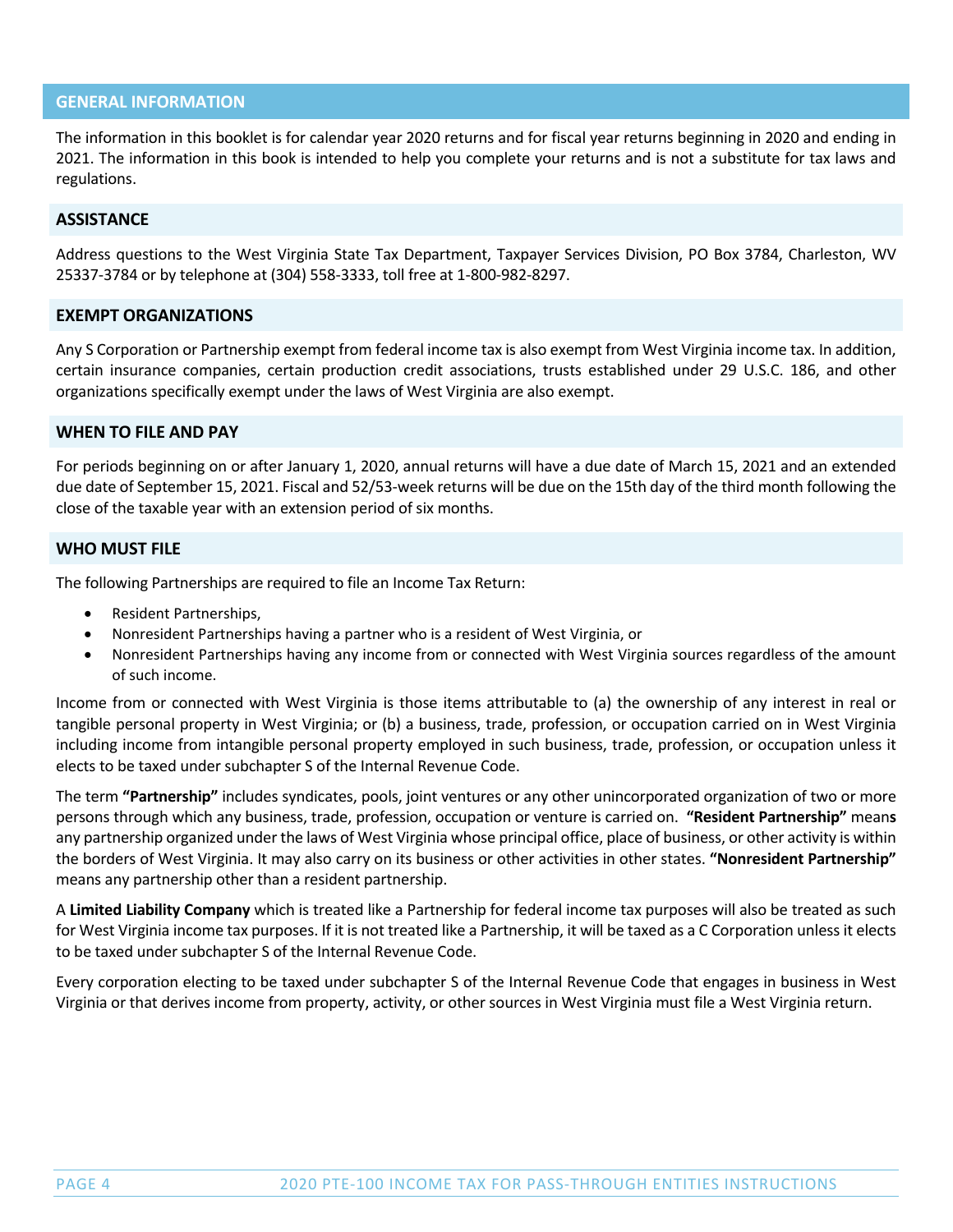## **EXTENSION OF TIME TO FILE**

Any S Corporation or Partnership needing an extension of time to file and/or that expects to owe Nonresident Withholding Tax must file Form PTE‐100EXT, Extension of Time to File Information Returns, on or before the due date of the return. Any S Corporation or Partnership granted an extension of time to file their federal return is granted the same extension of time to file their West Virginia return. Be sure to attach a copy of your federal extension to each tax return to avoid any penalty for late filing. An extension of time for filing does not extend the time for payment. To avoid interest and additions to tax for late payment, use Form PTE‐100EXT to make an extension payment pending the filing of the annual return.

A state extension of time to file may be obtained, even if a federal extension has not been requested, provided Form PTE‐ 100EXT is filed prior to the due date of the West Virginia return.

# **WHERE TO FILE**

West Virginia State Tax Department Tax Account Administration Division PO Box 11751 Charleston, WV 25339-1751

# **USE OF FEDERAL FIGURES**

All items of income and deductions to be reported on this return are the same as for federal tax purposes and the meaning of all terms are the same, unless otherwise defined.

## **PENALTY FOR LATE FILING AND FAILURE TO INCLUDE CORRECT INFORMATION**

Any S Corporation or Partnership that fails to file and/or include all the correct information on Form PTE‐100, and on Form NRW‐ 2, WVK‐1, WVK‐1C, 1099, or Form NRW‐4 when applicable, by the required filing date is subject to a penalty of \$50.00 for each information return that they failed to file or include correct information on, not to exceed \$100,000.

Provisions for the reduction of the penalty amount exist if the partnership corrects the failure or error within specified time frames. If the failure is due to intentional disregard for the filing requirements or the correct information reporting requirement, the penalty is \$100.00 or ten percent (.1) of the aggregate amount of the items required to be reported correctly, whichever is greater.

For additional information about this penalty, request a copy of Publication TSD‐391by calling Taxpayer Services at (304) 558‐3333 or toll free at 1‐800‐982‐8297. Also, the Publication can be found online at www.tax.wv.gov.

## **REPORTING WEST VIRGINIA INCOME TAX WITHHOLDING CREDIT**

A West Virginia Income Tax Withholding Credit is created when a payment is made by another entity for the benefit of the entity filing this return.

**Electronic Filed Returns** – It will be necessary to submit a Form NRW‐2, WVK‐1 or 1099 as part of your electronic return as part of the electronic file and not as a PDF if you are claiming a withholding credit. These documents will be used to verify the withholding credits claimed on your return. If withholding is from nonresident sale of real estate ‐ the Federal Schedule D must be attached as a PDF attachment.

**Paper Filed Returns** – Enter the total amount of West Virginia tax withheld on your behalf by another entity on your return. A completed NRW‐2, WVK‐1 or 1099 *must* be enclosed with your paper return. Failure to submit these documents will result in the disallowance of the withholding credit claimed. Note: Local or municipal fees cannot be claimed as West Virginia income tax withheld. If the withholding source is for a nonresident sale of real estate transaction, a form WV/NRSR must be completed with your return and on file with the State Tax Department prior to submitting a tax return. Additionally, a Federal Schedule D must be submitted. If withholdings are related to form WV/NRSR, please indicate in the box provided on line 13.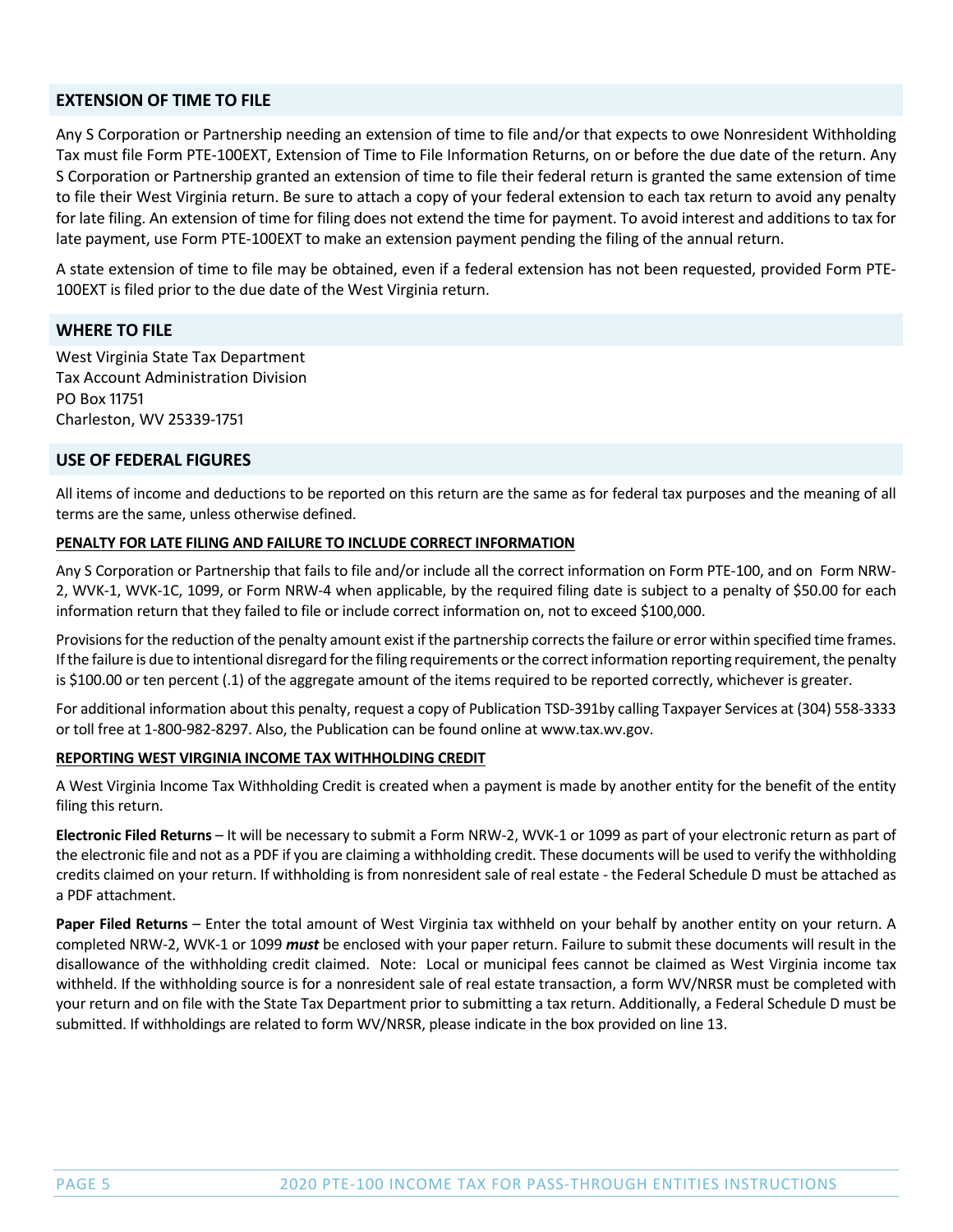# **NONRESIDENT SHAREHOLDER/PARTNER WITHHOLDING TAX**

S Corporations and Partnerships are required to withhold West Virginia Income Tax for each nonresident shareholder/partner that has not provided the S Corporation or Partnership a WV Nonresident Income Tax Agreement, Form NRW-4. The amount to be withheld is six and one‐half percent (.065) of the nonresident shareholder's/partner's share of the Federal Taxable Income or portion thereof that is derived from or attributable to West Virginia sources, whether such amount is distributed or is deemed to have been distributed for Federal Income Tax purposes. The entire tax withheld is required to be remitted with the WV Income Tax Return for S Corporation and Partnership.

# **INFORMATION STATEMENT OF TAX WITHHELD**

Every S Corporation or Partnership required to deduct and withhold tax on nonresident shareholders/partners must provide a WV/NRW‐2 or WVK‐1 to each nonresident shareholder/partner on or before the date it files its West Virginia S Corporation/Partnership Tax Return. The information statement shall show the amount of WV income subject to withholding and the amount of WV Income Tax withheld by the S Corporation or Partnership on behalf of the shareholder/partner.

The S Corporation or Partnership is required to submit all income and withholding information as it relates to the individual shareholders/partners of the S Corporation or Partnership on Schedule SP, Summary of K‐1 Shareholders/Partners Ownership and Computation of Withholding Tax, when filing their annual PTE‐100.

# **SATISFYING NONRESIDENT PERSONAL INCOME TAX REPORTING REQUIREMENTS**

## **IT‐140 WEST VIRGINIA PERSONAL INCOME TAX RETURN**

The individual nonresident shareholder/partner must enclose the withholding documents supplied by the S Corporation or Partnership, WV/NRW‐2 or WVK‐1, when filing the IT‐140 West Virginia Personal Income Tax Return on paper. If filing electronically, this information will be entered in the tax software program and it will not be necessary to submit any additional paper forms.

# **IT‐140NRC NONRESIDENT COMPOSITE TAX RETURN**

If the only West Virginia source income for the shareholders/ partners is derived from the S Corporation or Partnership, the shareholders/partners may elect to satisfy the nonresident income tax reporting requirements using the IT‐140NRC Nonresident Composite Tax Return in lieu of the IT‐140 West Virginia Personal Income Tax Return. This permits the group to file as a single entity with the only signature requirements being of a partner in the case of a Partnership or a corporate officer in the case of an S Corporation.

The S Corporation or Partnership will file the IT‐140NRC and is responsible for collecting and remitting all withholding tax due. A copy of Schedule SP as submitted with the PTE‐100 filed by the S Corporation or Partnership indicating which shareholders/ partners have elected to be part of the composite return must be submitted with the IT‐140NRC return. A processing fee of \$50.00 is also required to be remitted at the time of filing.

# **S CORPORATION/PARTNERSHIP INCOME (LOSS)**

Form PTE-100, Schedule A is used to report all income (loss) from all activity of a S Corporation or Partnership, but only to the extent that it is taxable and allocable to the shareholders/partners. If the S Corporation or Partnership has income (loss) from activity in more than one state, Form PTE‐100APT, Schedule B must also be completed.

If an S Corporation or Partnership has income (loss) from activity in more than one state, and they can separately identify and account for items of income and deductions as being directly allocable to WV, they may separately account for the WV business activity on PTE‐100, Schedule A, lines 1 through 6. Supporting Federal documents must be attached to the PTE‐100. If direct allocation is used add PTE‐100, Schedule A, lines 9 and 12, and enter the total on line 13. Generally, income derived from the ownership of real or tangible personal property in West Virginia lends itself to direct allocation, whereas income from a business carried on within and without the State would preferably be allocated by apportionment. Unless the books and records of the S Corporation or Partnership clearly reflect their West Virginia portion, the allocation must be made by the apportionment formula provided in form PTE‐100APT, Schedule B.

If you have determined your WV Income entirely by direct allocation, you are not eligible to apportion.

## **SHAREHOLDER/PARTNER INFORMATION**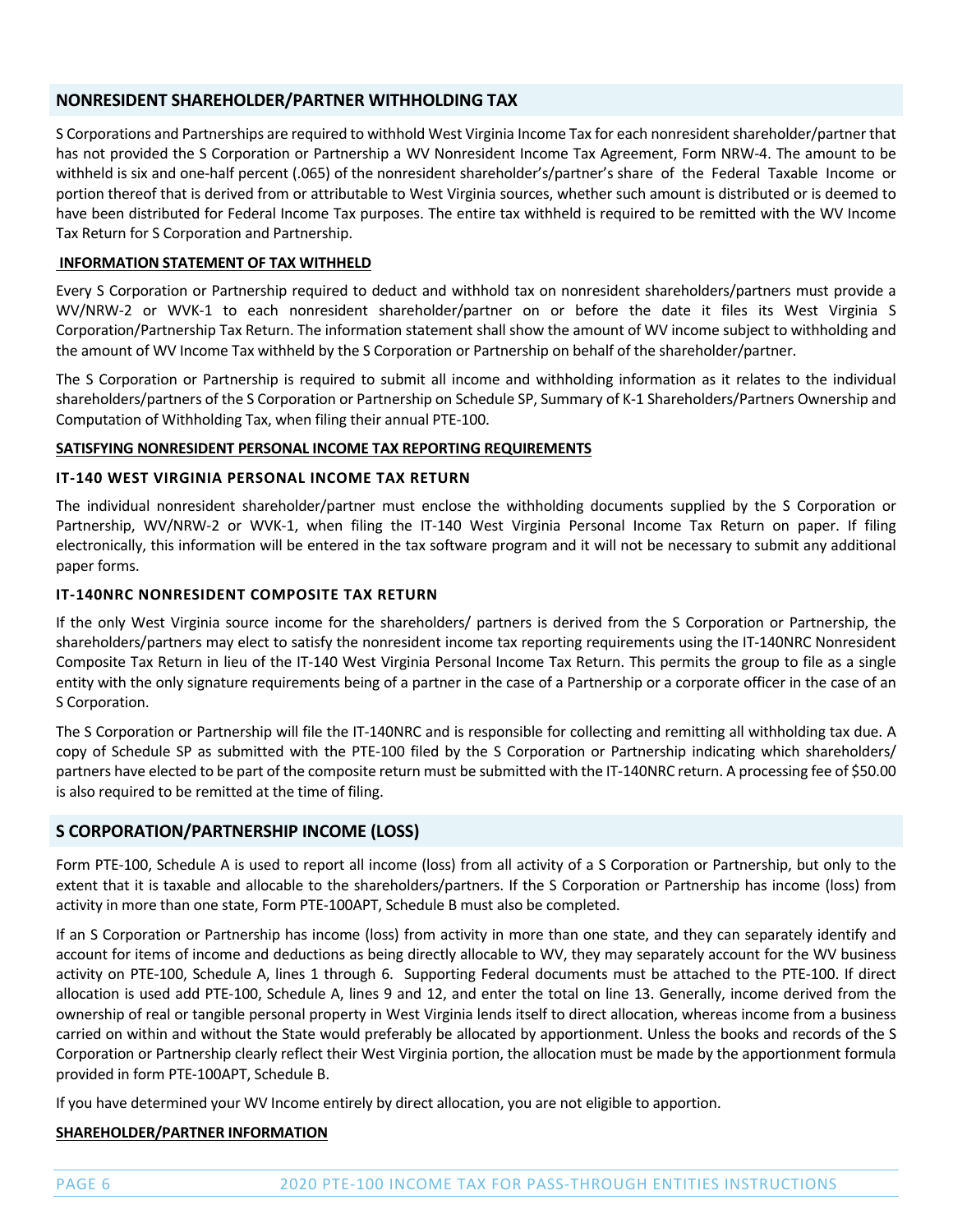Form PTE‐100, lines 5 through 10, and the Schedule SP are used to identify all shareholders/partners and to account for each shareholder/partner'sshare of the S Corporation/Partnership'sincome. They are also used to calculate the amount of withholding that is required on the nonresident shareholder/partner's share of the S Corporation's/Partnership's income. All shareholders/partners are subject to West Virginia personal income tax under the provisions of WV Code Chapter 11, Article 21. The S Corporation/Partnership is required to withhold income tax on the nonresident shareholder's/partner's share of the S Corporations/Partnership's West Virginia source income under the provisions of Chapter 11, Article 21, Section 71a of the West Virginia Tax Code.

# **TAXABLE YEAR/METHOD OF ACCOUNTING**

You must use the same taxable year and method of accounting as you use for federal tax purposes.

## **FEDERAL RETURN INFORMATION**

A signed, true copy of the first five pages of Federal Form 1120S or 1065, plus M‐3 if required, and any supporting documents must be attached to the PTE‐100 return when filed.

## **INTEREST**

You must pay the entire tax due on or before the due date of the tax return (determined without regard for an extension of time to file). If you do not pay the entire tax due on or before the due date, you must pay interest on the amount of the underpayment from the due date to the date paid. Interest is always due, without exception, on any underpayment of tax.

Interest is imposed at an adjusted rate established by the Tax Commissioner. The interest rate will be determined and in effect for periods of six months. Interest rates in effect for various periods are:

| $01/01/99 - 06/30/00$ |     | % | $01/01/17 - 12/31/17$<br>%         |  |
|-----------------------|-----|---|------------------------------------|--|
| $07/01/00 - 12/31/01$ | q   | % | $01/01/18 - 12/31/18$<br>%<br>8.75 |  |
| $01/01/02 - 06/30/02$ | 8   | % | $01/01/19 - 12/31/19$<br>%<br>9.75 |  |
| 07/01/02/-/12/31/16   | 9.5 | % | $01/01/20 - 12/31/20$<br>%<br>9.25 |  |

Contact the West Virginia State Tax Department Taxpayer Services Division for the interest rate in effect for other periods. The telephone number is (304) 558‐3333 or toll free within West Virginia 1‐800‐982‐8297.

# **ADDITIONS TO TAX**

#### **LATE FILING**

Additions to tax are imposed for failure to file a return on or before the due date (determined with regard to an extension of time to file). On any amount of tax shown to be due on the return, the additions to tax for late filing of the return is five percent (.05) per month or any part of a month not to exceed twenty-five percent (.25).

## **LATE PAYMENT**

Additions to tax are imposed for failure to pay all tax shown to be due on a return on or before the due date (determined without regard to an extension of time to file). The additions to tax for late payment is imposed at the rate of one half of one percent (.005) per month or part of a month not to exceed twenty‐five percent (.25).

When both the five percent (.05) additions to tax for late filing and the one half of one percent (.005) additions to tax for late payment are imposed, the maximum monthly percent is five percent (.05).

## **COMPLETION AND SIGNATURE**

All appropriate sections of the return must be completed. All required supporting documents must be attached. An incomplete return will not be accepted astimely filed. The returns must be signed by an authorized officer or partner. If the return is prepared by someone other than the taxpayer, the preparer must also sign the return and enter his or her complete address.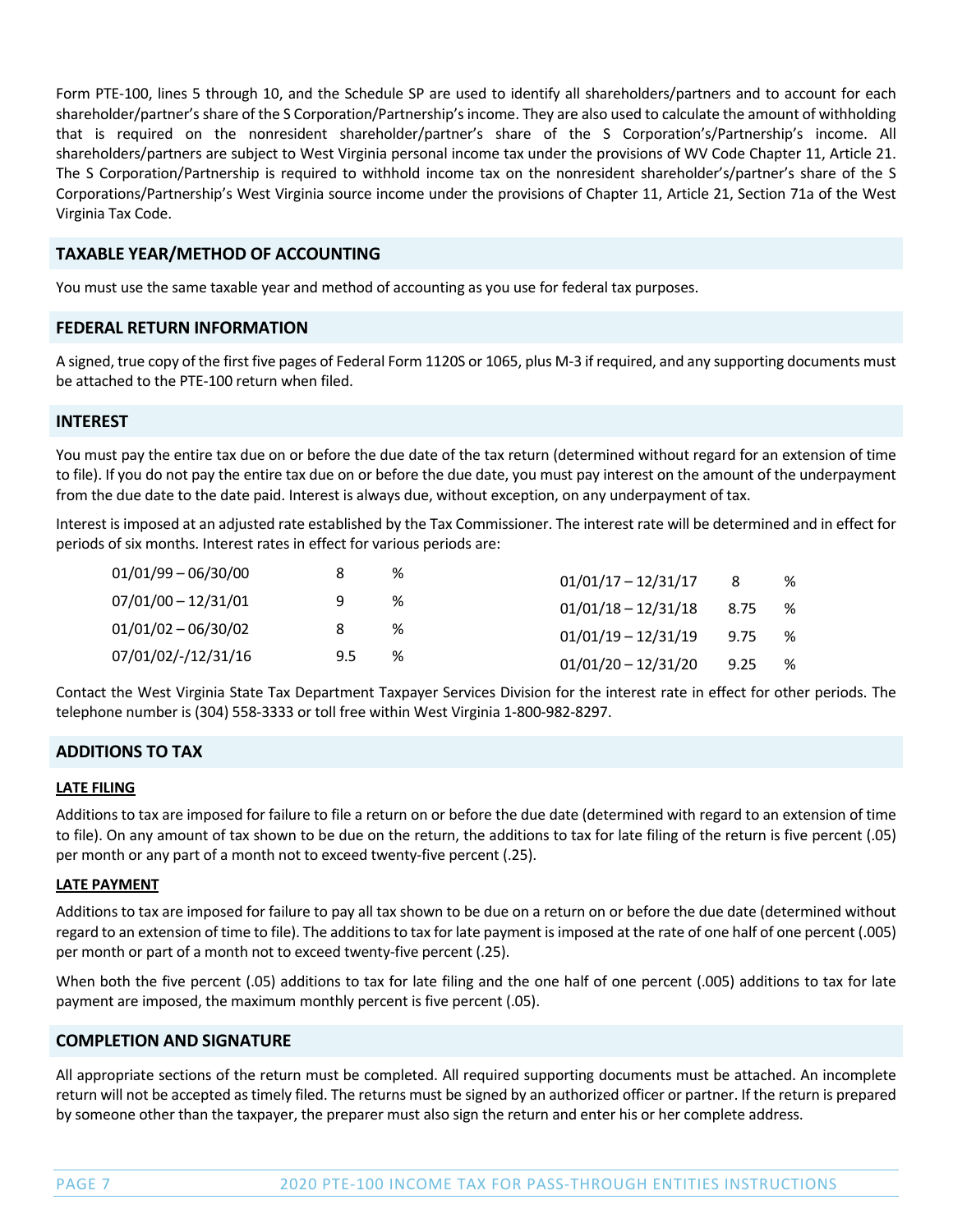# **CHANGES MADE BY THE IRS TO FEDERAL RETURN**

Any S Corporation or Partnership whose reported income or deductions are changed or corrected by the Internal Revenue Service or through renegotiation of a contract with the United States is required to report the change or correction to the West Virginia State Tax Department. This report must be made within 90 days of the final determination by filing an RAR Amended Return and attaching a copy of the revenue agent's report detailing such adjustments.

# **PASS‐THROUGH AMENDED RETURNS**

An S Corporation or Partnership that filed an amended return with the Internal Revenue Service **must** file an amended return with the West Virginia State Tax Department within **90 days** of filing the amended federal return.

File Form PTE-100, completing all appropriate lines and checking the **Amended** box under "RETURN TYPE" on page 1. Because West Virginia now uses bar codes on tax forms it is important to use the appropriate forms for the tax year being amended.

Example: You are amending a tax return for the period ending 12-31-2015; be sure to use the 2015 SPF-100 forms.

- NOTE: Tax forms from different years may have different line numbers; read the line instructions carefully.
- Any amount paid with the original return should be entered on Form PTE-100, page 2, line 12.
- If you received a refund or had an amount credited on the original return, enter that amount on Form PTE-100, page 2 line 16.
- Attach all schedules previously submitted and make any appropriate amended changes.

Amended Returns filed for the purpose of obtaining a refund of an overpayment must be filed within **three years** of the due date of the return (with regard to an extension of time to file), or **two years** from the date the tax was paid, whichever expires later. If your Amended Return has a balance due, send the payment along with the tax return.

## **CONSISTENCY IN REPORTING**

In completing your West Virginia Income Tax Return for S Corporations and Partnerships, if you depart from or modify past procedures for classifying business income and nonbusiness income, for valuing property or including or excluding property in the property factor, for treating compensation paid in the payroll factor, or for including or excluding gross receipts in the sales factor, you must disclose by separate attached schedule the nature and extent of the variance or modification.

If you make sales of tangible personal property which are shipped into a state in which you are not taxable, you must identify the state to which the property is shipped and report the total amount of sales assigned to such state.

## **CONFIDENTIAL INFORMATION**

Tax information which is disclosed to the West Virginia State Tax Department, whether through returns or through department investigations, is held in strict confidence by law. The State Tax Department, the United States Internal Revenue Service, and other states have agreements under which tax information is exchanged. This is to verify the accuracy and consistency of information reported on federal, other state, and West Virginia returns.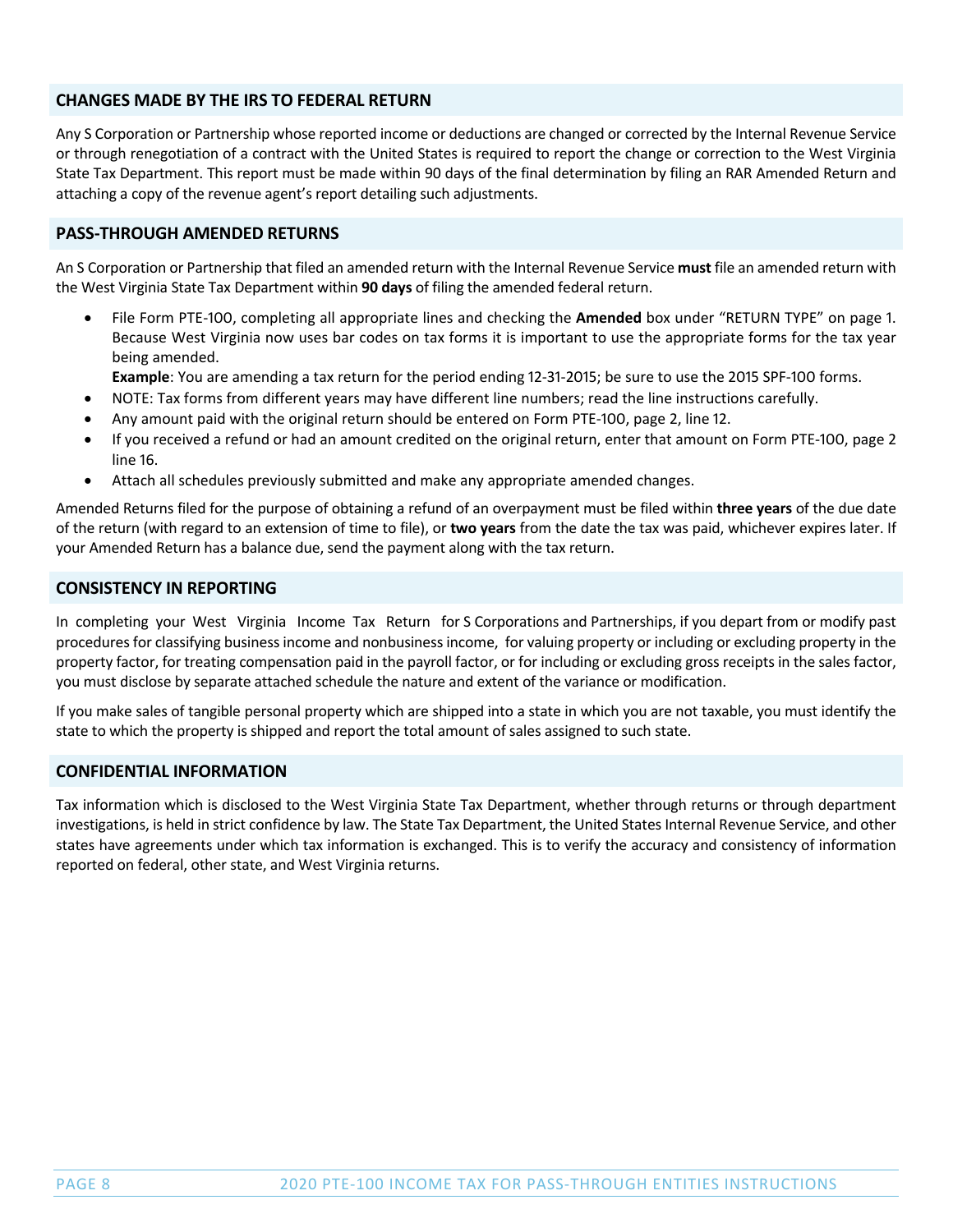## **SCHEDULE SP**

# *SUMMARY OF K‐ϣ SHAREHOLDERS/PARTNERS OWNERSHIP AND COMPUTATION OF WITHHOLDING TAX THIS SCHEDULE MUST BE COMPLETED AND SUBMITTED WITH ALL S CORPORATION AND PARTNERSHIP RETURNS.*

# **COLUMN A**

Enter the name of each shareholder/partner that the S Corporation or Partnership had during its taxable year.

If entity has more than 12 shareholders/partners, taxpayer must submit their PTE‐100 return electronically.

If a single Shareholder or Partner has 100% ownership, mark the checkbox provided and provide the information of the single entity.

# **COLUMN B**

Enter either the social security number or federal employer's identification number of each shareholder/partner listed in Column A.

## **COLUMN C**

Check only one Box:

- Box 1 If the shareholder/partner is a resident of West Virginia, check the box in this column.
- Box 2 If the shareholder/partner is a nonresident of West Virginia and has elected to be a member of the nonresident composite group, check the box in this column. These are the nonresident shareholders/partners who will be included in the Nonresident Composite Tax Return filing.
- Box 3 If the shareholder/partner is a nonresident of West Virginia and has elected not to be a member of the composite group and has not signed Form NRW-4, check the box in this column. These nonresident shareholders/partners will file IT-140 West Virginia Personal Income Tax Return as required.
- Box 4 If the S Corporation/Partnership has received Form NRW-4 from the nonresident shareholder/partner or if the shareholder/partner is tax exempt, check the box in this column. Attach any NRW-4 agreement signed in this tax period to your return when filed. If Form NRW-4 was filed and submitted in a previous period, and has not been revoked, it is not necessary to file additional copies with your return in subsequent years. Please make available upon request a list of tax exempt entities on Schedule SP.

# **COLUMN D**

Enter the income distribution percentage of each shareholder/partner carried out to the sixth decimal place.

# **COLUMN E**

Multiply the income distribution percentage of each shareholder/partner in Column D by the amount shown in the Total West Virginia Income box at the bottom of the page. The amount in Column E is the WV Distributive Income of each shareholder/partner. A state of explanation must be submitted if the West Virginia Distributive Income of the shareholder/partner is not equal to their ownership percentage times the entity's West Virginia income.

## **COLUMN F**

If Box 2 in Column C (Nonresident Composite) was checked ‐ multiply the dollar amount in Column E by the tax rate of .065 and enter the result in Column F.

## **COLUMN G**

If Box 3 in Column C (Nonresident) was checked - multiply the dollar amount in Column E by the tax rate of .065 and enter the result in Column G.

## **SCHEDULE SP GRAND TOTAL LINE**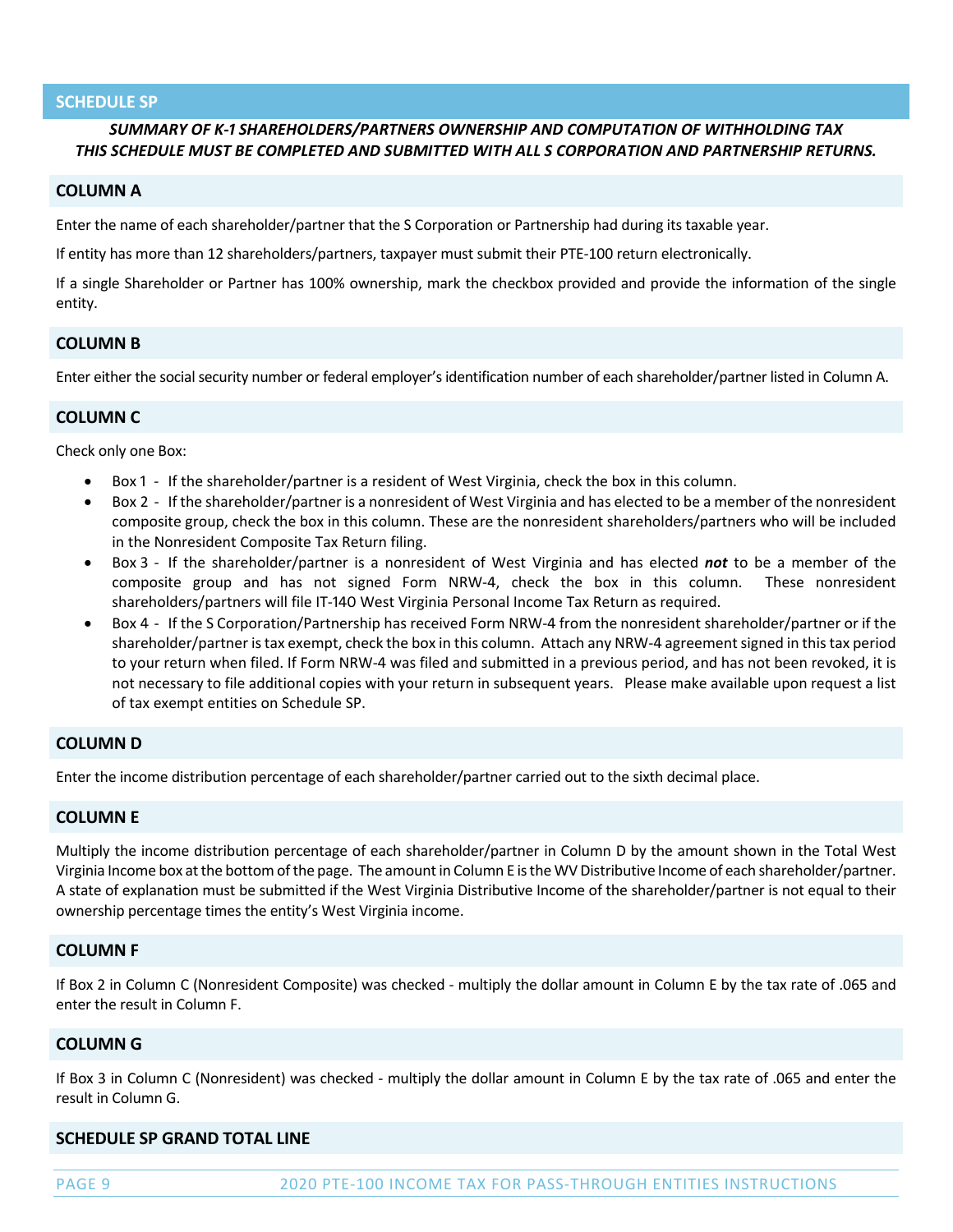Total the amount in Column F and Column G. Enter the totals of these columns on the Schedule SP page in the "SP Schedule Grand Total" line.

# **TOTAL WV INCOME**

The amount in this box must match the amount shown on Schedule A, line 13.

**Special Note:**  S Corporations/Partnerships with nonresident shareholders/partners must complete and submit one of the following forms for each shareholder/partner listed on the Schedule SP, with the From SP box checked:

- **NRW-2** Statement of West Virginia Income Tax Withheld for Nonresident Individual or Organization
- **WVK‐ϣ** Schedule of WV Partner/Shareholder/Member/Beneficiary Income, Loss, Modification, Credits, and Withholding
- **WVK-1C** Schedule of WV Partner/Shareholder/Member or Beneficiary Information for Corporations subject to Corporate Income Tax

These forms contain important information about the nonresident withholding requirements. You may find these forms online at www.tax.wv.gov.

# **EXTENSION PAYMENTS**

Extension requests and tentative payments of nonresident withholding tax, for both shareholders/partners who are included on the Nonresident Composite Return and for those who will be filing individual returns, must be submitted by the S Corporation/ Partnership on Form PTE‐100EXT.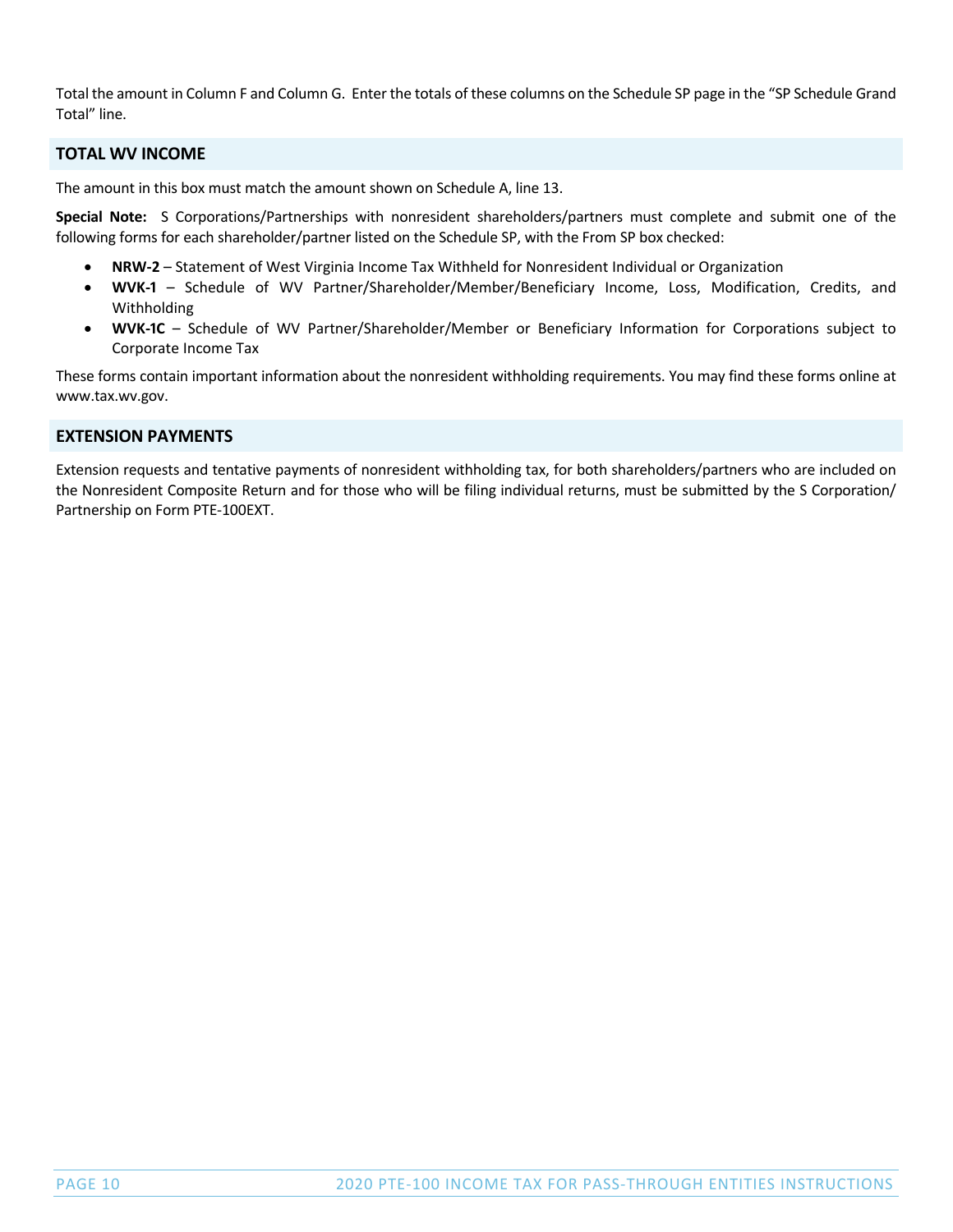# **PTE‐ϣϢϢ**

# **INSTRUCTIONS**

On page 1, enter the beginning and ending tax year dates covered by this return. Clearly print or type your name and address. If filing under extension, enter extended due date.

**CENTRALIZED AUDIT REGIME ‐** If you have elected out of the Centralized Audit Regime under IRC Section 6221(b), check the "yes" box. If not, check the "no" box and complete the Representative information in the designated area on page 1.

In the "**CHECK ALL APPLICABLE BOXES**" section, check all boxes that apply to the return being filed.

**Part 1 – ENTITY TYPE** – check either S Corporation or Partnership

**Part 2 – RETURN TYPE** – check all that apply (more than one box may be selected).

**Part 3 – IF FINAL/SHORT PERIOD/INITIAL RETURN –** check all that apply.

**Part 4 – ACTIVITY DESCRIPTION –** check applicable box

**Part 5 – REPORTABLE ENTITIES** – check all that apply. Note: if any box is checked in thissection, information about the reportable entity must be entered on Schedule C if they made a payment, and Schedule D for all other entities.

Attach a copy of the **first five pages** of your **signed** federal return (Form 1120S or 1065), and schedule M‐3 if applicable.

Please attach any additional information and/or statements as required.

All S Corporations/Partnerships must complete PTE‐100 Schedule SP before completing lines 6 through 11.

**Line 6, Column A‐Income** – Enter the amount of WV Distributive Income of WV residents from Schedule SP. This amount will be equal to the sum of the amount in Column E for each shareholder/partner who had Column C, Box 1 marked.

**Line 7, Column A‐Income** – Enter the amount of WV Distributive Income of nonresidents filing on an IT‐140NRC Nonresident Composite Tax Return from Schedule SP. This amount will be equal to the sum of the amount in Column E for each shareholder/partner who had Column C, Box 2 marked.

**Line 7, Column B‐Withholding** – Enter the amount of withholding tax due for nonresidents filing on an IT‐140NRC Nonresident Composite Tax Return from Schedule SP. This amount will be equal to the sum of the amount in Column F for each shareholder/partner who had Column C, Box 2 marked.

**Line 8, Column A**–**Income** – Enter the amount of WV Distributive Income of nonresidents filing on an IT‐140 WV Personal Income Tax Return from Schedule SP. This amount will be equal to the sum of the amount in Column E for each shareholder/partner who had Column C, Box 3 marked.

**Line 8, Column B‐Withholding** – Enter the amount of withholding tax due for nonresidentsfiling on an IT‐140 WV Personal Income Return from Schedule SP. This amount will be equal to the sum of the amount in Column G for each shareholder/partner who had Column C, Box 3 marked.

**Line 9, Column A‐Income** – Enter the amount of WV Distributive Income of nonresidents filing with a signed NRW‐4, or that are tax exempt, from Schedule SP. This amount will be equal to the sum of the amount in Column E for each shareholder/partner who had Column C, Box 4 marked.

**Line 10, Column A‐Income** – Enter the sum of Column A, lines 6, 7, 8 and 9. The total WV income amount must match the amount shown on Schedule SP (Grand Total of Column E) and the amount shown on Schedule A, line 13.

**Line 11, Column B‐Withholding** – Enter the sum of Column B, lines 7 and 8. The amount of withholding tax due must match the amount shown on Schedule SP (Grand Total of Column F plus Grand Total of Column G).

**Line 12** – Enter the credit carried forward from the prior tax year here.

**Line 13** –Enter estimated and extension payments here. Also, if thisis an amended return enter any amount paid with the original return here.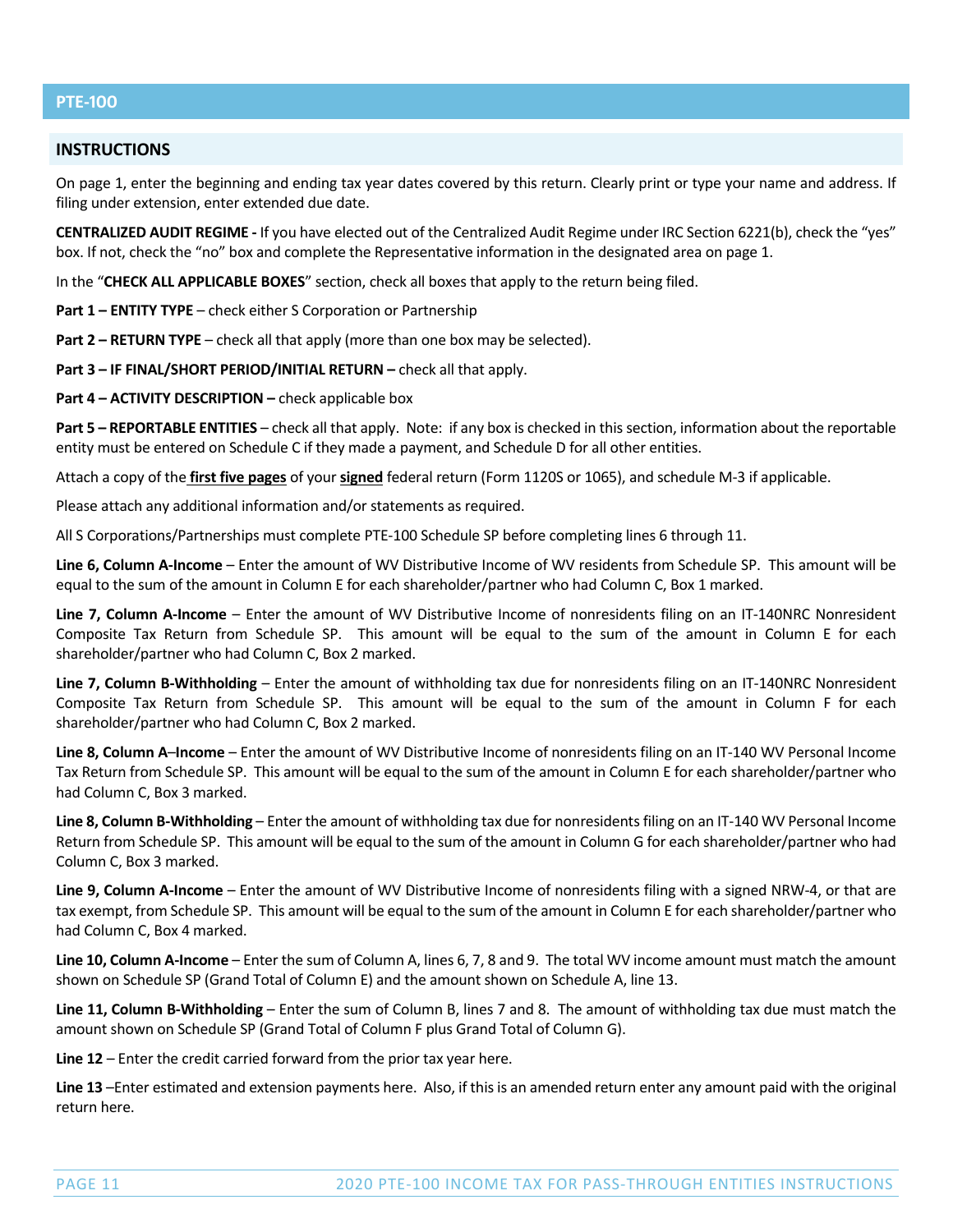**Line 14 –** Enter the amount of withholding credit from any NRW‐2, WVK‐1 or 1099 submitted with your return. Check the box if any withholdings are from NRSR (nonresident sale of real estate).

**Line 15** – Line 12 plus line 13 plus line 14. Must match the total payments shown on Schedule C.

**Line 16** – Overpayment previously refunded or credited (amended return only).

**Line 17** –Total payments. Line 15 minus line 16.

**Line 18** –Tax Due – If line 17 is smaller than line 11, enter amount owed here, otherwise, skip to line 22.

**Line 19** – Calculate interest due. See the general information on page 7 of this booklet for additional information regarding interest.

**Line 20** – Calculate additionsto tax due. See the general information on page 7 of this booklet for additional information regarding additions to tax.

**Line 21** –Remit this amount**.** . If paying by check, make the check payable to the West Virginia State Tax Department. For other payment options see www.tax.wv.gov.

**Line 22 –** Amount of overpayment. An overpayment may be credited to next year's tax or refunded, either in whole or part.

**Line 23 –** The amount of overpayment to be credited to next year's tax.

**Line 24 –** The amount of overpayment to be refunded.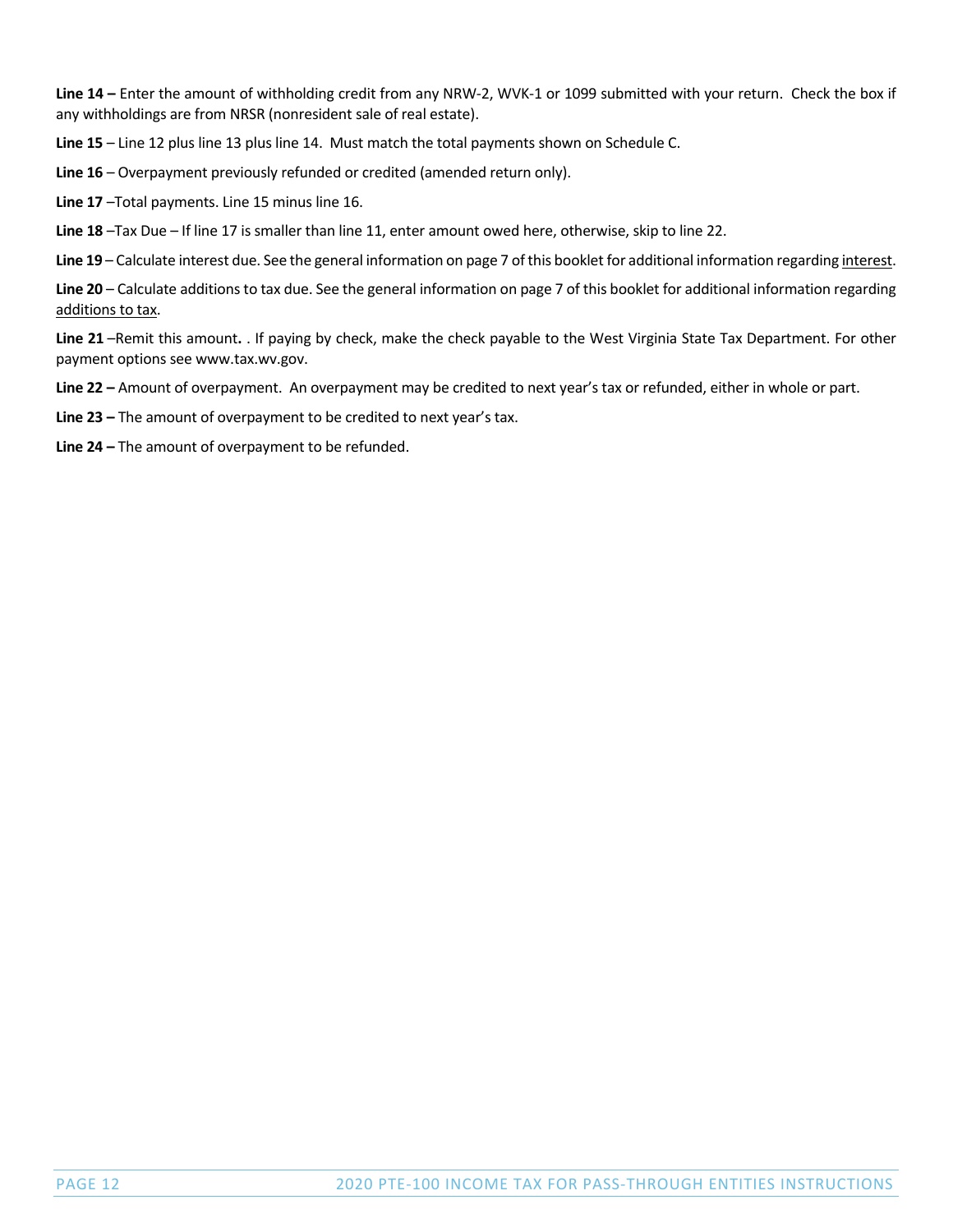# **PTE-100 SCHEDULE A**

Please note that if the S Corporation or Partnership has income from sources both within and without West Virginia, they must complete the PTE‐100APT Schedules to determine how much of their income is from a West Virginia source.

Line 1 - An S Corporation will enter the ordinary income (loss) as shown on Federal Form 1120S. A Partnership will enter the ordinary income (loss) as shown on Federal Form 1065.

**Line 2 –** Enter the amount of all other gross income (loss) of the S Corporation as shown on Federal Form 1120S, Schedule K, that is not included on line 1. Enter the amount of all other gross income (loss) of the Partnership as shown on Federal Form 1065, Schedule K, that is not included on line 1.

**Line 3 –** S Corporations will enter the amount of any expenses or deductions as shown on Federal Form 1120S, Schedule K, that are not included on line 1. Partnerships will enter the amount of any expenses or deductions as shown on Federal Form 1065, Schedule K, that are not included on line 1.

**Line 5**– Modificationsincreasing Federal income: S Corporations and Partnerships enterthe amount from PTE‐100, Schedule B, line 6.

**Line 6**– Modifications decreasing Federal income: S Corporations and Partnerships enter the amount from PTE‐100, Schedule B, line 12.

**Line 7 –** Add line 4 plus line 5 minus line 6. Wholly West Virginia Entity go to line 13. Multistate Entity continue to line 8.

**Line 8 –** See the instructions for Form PTE‐100APT, Schedules A1 and A2 for proper classification of nonbusiness income. For entities with nonbusiness income from sources within and without West Virginia, enter the amount from PTE‐100APT, Schedule A‐1, line 9 here.

Line 10 - If income is derived from sources within and without West Virginia, enter the apportionment factor from Form PTE-100APT, Schedule B, part 1 or part 2 or part 3 as applicable.

**Line 12 –** For entities with nonbusiness income from sources within West Virginia, enter the amount from PTE‐100APT, Schedule A2, line 9 here.

**Line 13 –** Amount of West Virginia income.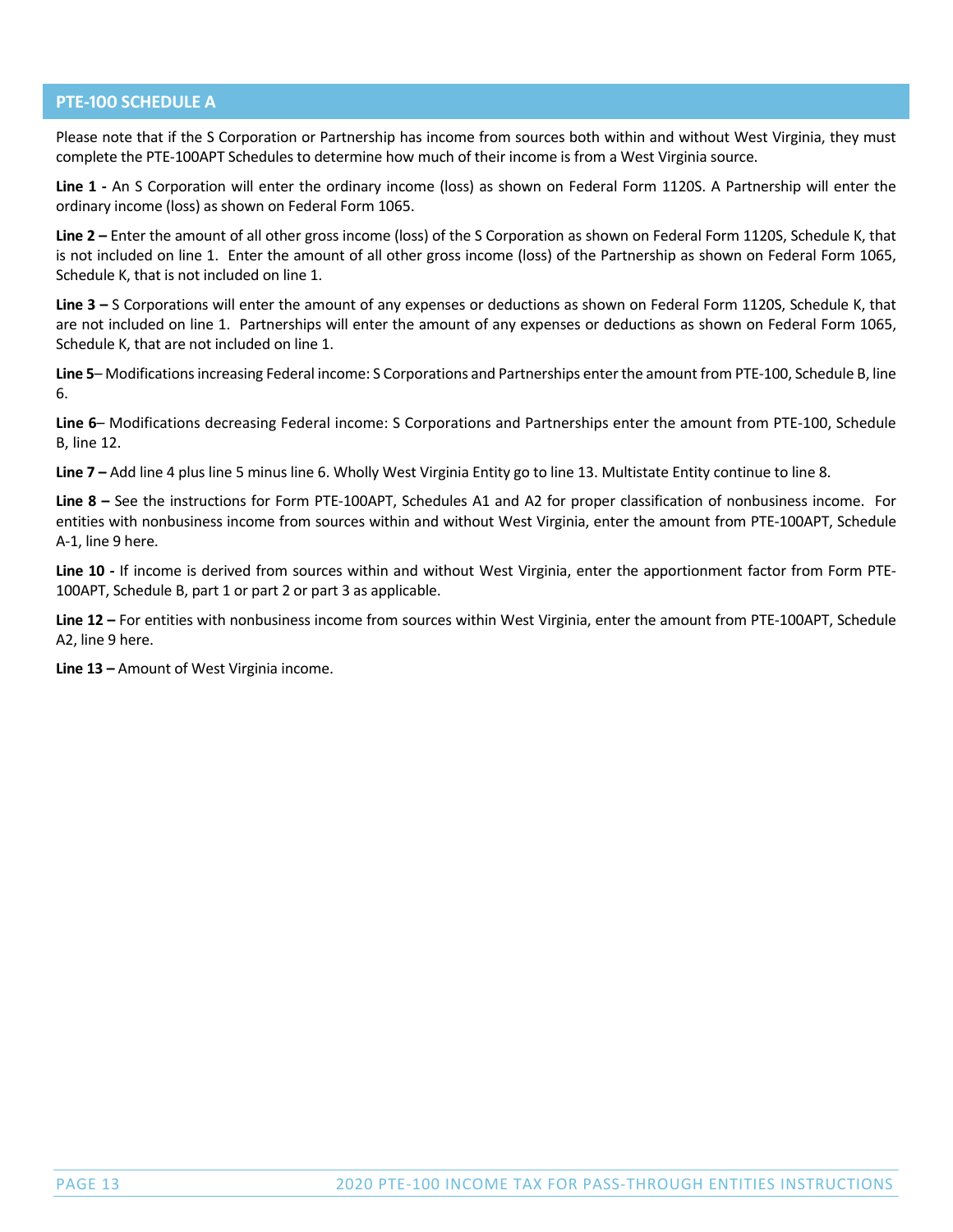# **PTE-100 SCHEDULE B**

## **INCREASING ADJUSTMENTS**

**Line <sup>1</sup> –** Enter the amount of US Government obligation interest or dividends not exempt from state tax, less related expenses not deducted on your federal return. Attach supporting documentation.

**Line 2 –** Interest or dividends on state and local bonds other than from WV sources.

**Line 3 –** Interest on money borrowed to purchase bonds earning income exempt from WV tax.

**Line 4 –** Qualifying 402(e) lump‐sum income not included in federal adjusted gross income but subject to state tax.

**Line 5 ‐** Enter any other increasing adjustments here. Enter a description/explanation in the space provided. Attach supporting documentation.

#### **DECREASING ADJUSTMENTS**

**Line 7** Interest or dividends on US or WV obligations included in Federal AGI but exempt from state tax.

**Line 8** Refunds of state and local income taxes received and reported as income to the IRS.

**Line 9** Qualified Opportunity Zone business income (Must include copy of Federal IRS Form 8996)

**Line 10** Enter any other decreasing adjustments here. Enter a description/explanation in the space provided. Attach supporting documentation.

**Line 11** Allowance for governmental obligations/obligations secured by residential property (from Schedule B‐1**).**

#### **SCHEDULE B-1**

**Line 1** Enter the amount of federal obligations and securities.

**Line 2** Enter amount of obligations of West Virginia and political subdivision of West Virginia.

**Line 3** Enter investment or loans primarily secured by mortgages or deeds of trust on residential property located in West Virginia.

**Line 4** Enter loans primarily secured by a lien or security agreement on a mobile home or doublewide located in West Virginia.

**Line 5** Total

**Line 6** Enter total assets as shown on Schedule L Federal Form 1120S or Federal Form 1065.

**Line 7** Enter the amount of line 5 divided by line 6 and round to six decimal places.

**Line 8** Enter the sum of Schedule A line 4 and Schedule B line 6 and subtract the sum of Schedule B lines 7 through 10.

**Line 9** Enter the amount of line 7 multiplied by line 8.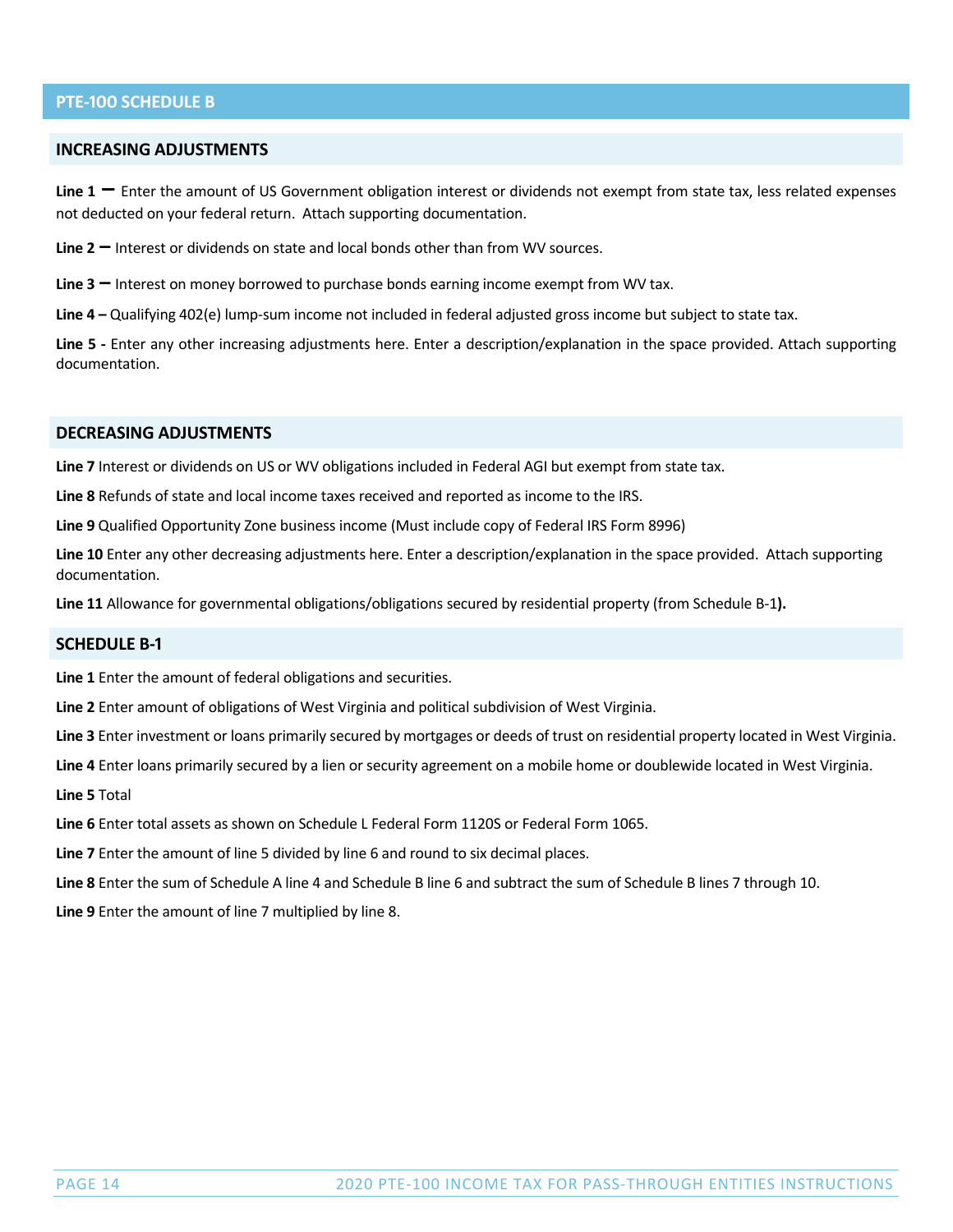# **PTE-100 SCHEDULE C**

**If the number of payments exceed ten (10), you must file electronically.** 

**Column 1 –** Enter the name of the entity.

**Column 2** – Enter the FEIN of the entity.

**Column 3** – Enter the date of any payments made by the entity.

**Column 4** – Enter a description of the type of payment made by, or on behalf of the entity.

**Column 5** – Enter the amount of the payment made by, or on behalf of the entity.

**Total Line** – Sum of the payments shown in Column 5. This amount must match the amount on PTE‐100, line 15.

## **SPF-100 SCHEDULE D**

If any box is checked in the REPORTABLE ENTITIES Section on page 1, then the names and FEINs of Reportable Entities must be entered on this schedule.

If the number of entities exceeds ten (10) you must file electronically.

**Column 1** Enter the name of the reportable entity.

**Column 2** Enter the FEIN of the reportable entity.

**Column 3** Enter the name of the reportable entity's parent.

**Column 4** Enter the FEIN of the parent.

**Column 5** Enter an explanation of the relationship between reportable entity and entity submitting this West Virginia Return. This may include the following:

- Controlled Foreign Corporation
- Disregarded Entity
- Entity that owned more than 80% of your stock
- Entity that you own 80% or more of voting stock
- Any Pass‐Through Entity of which you are a partner, member, or shareholder doing business in West Virginia.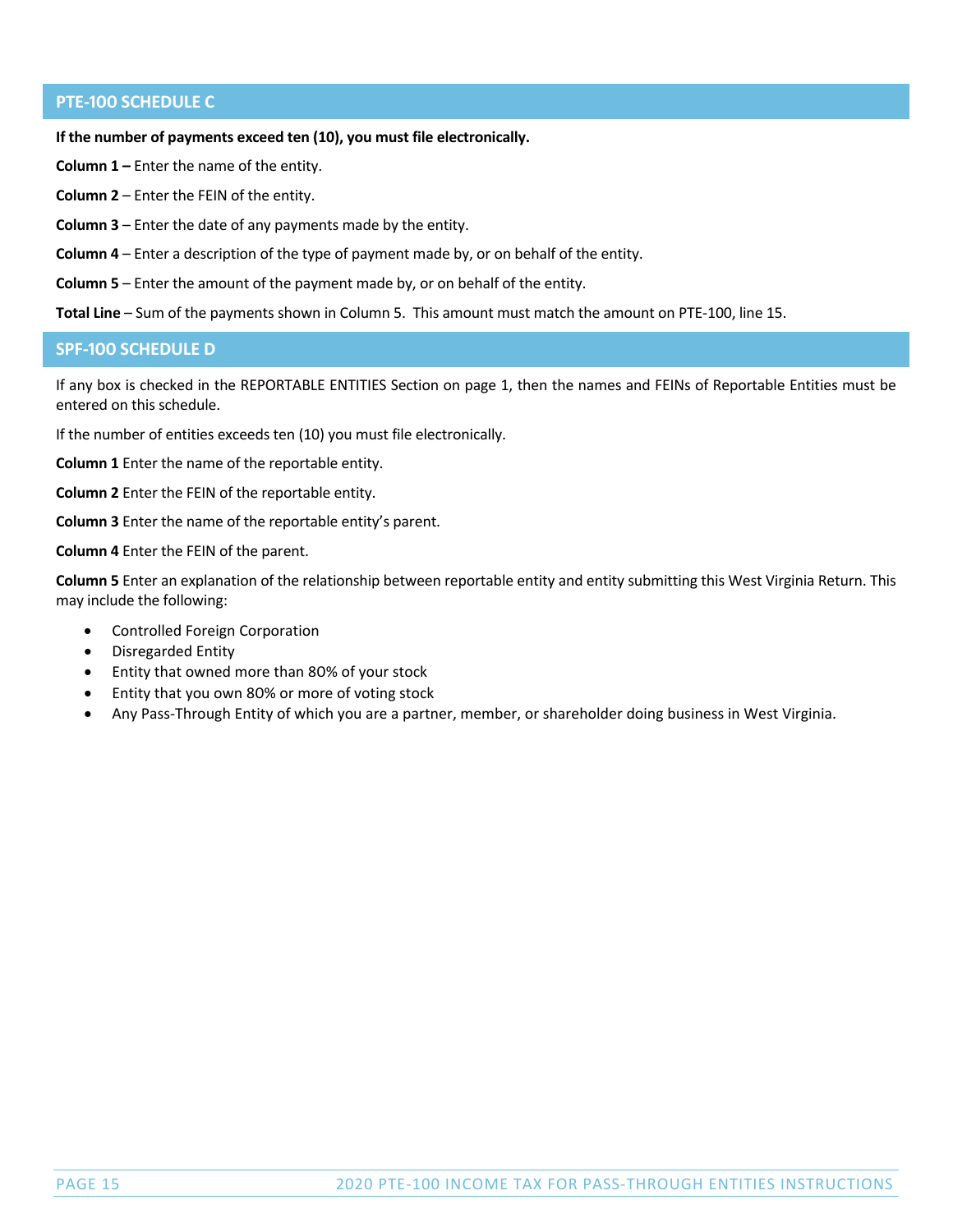# **SUMMARY OF TAX CREDITS**

The SPF‐100TC, Summary of Tax Credits, is a form used by Pass‐Through Entities to summarize the tax credits that are available to pass on to their shareholders/partners so these credits can be used against their net income tax liability from this entity. In addition, to completing the SPF‐100TC, each tax credit has a schedule or form that is used to determine the amount of credit that can be distributed. Please note that some tax credit schedules require a completed application to be submitted and approved before the tax credit schedule can be filed. Both the SPF-100TC and the appropriate credit calculation schedule(s) or form(s) must be attached to your return Your shareholders/partners will need to submit the required documentation to claim their percentage of the available credits.

## **PTE‐ϣϢϢAPT**

## **SCHEDULES Aϣ & AϤ: ALLOCATION OF NONBUSINESS INCOME FOR MULTISTATE BUSINESSES**

If your business activities take place both within and without West Virginia and you are also taxable in another state, certain items of nonbusiness income that are included in federal taxable income are directly allocated. All other income must be apportioned.

Business income arises from transactions and activities in the regular course of the corporation's trade or business and includes income from tangible and intangible property if the acquisition, management or disposition of the property constitutes integral parts of the entity's trade or business.

Nonbusiness income includes all income that is not classified as business income, less all expenses attributable to the production of this income. Nonbusiness income is allocated to West Virginia if (1) the entity's commercial domicile, the principal place from which the trade or business is managed, is located in West Virginia, or (2) property creating the nonbusiness income is utilized in West Virginia. Nonbusiness income from real property is allocated if the property is located in West Virginia. Nonbusiness income from tangible personal property is allocated to West Virginia if the property is utilized in West Virginia or the property waslocated in West Virginia at the time of its sale. Nonbusiness income from intangible personal property is allocated to West Virginia if the corporation's commercial domicile is located in West Virginia or, in the case of patents and copyrights, if they are used in West Virginia.

For a detailed discussion of allocation of nonbusiness income, you may request a copy of Publication TSD‐392, "Corporation Net Income Tax Nonbusiness Income" by contacting our Taxpayer Services Division or online at www.tax.wv.gov.

Determine nonbusiness income allocated to West Virginia and outside West Virginia by completing Form PTE‐100APT, Schedules A1 and A2. Only those types of nonbusiness income listed on Form PTE‐100APT, Schedules A1 and A2 can be allocated. Any other type of income that the entity classifies as nonbusiness must be apportioned.

**Schedule A1, Line 9** ‐ Enter the amount from Form PTE‐100APT Schedule A1, column 3, line 9, on Form PTE‐100, Schedule A, line 8.

**Schedule A2, Line 9** ‐ Enter the amount from Form PTE‐100APT Schedule A2, column 3, line 9 on Form PTE‐100, Schedule A, line 12.

# **SCHEDULE B: APPORTIONMENT FORMULA**

If your business activities take place both within and without West Virginia and you are also taxable in another state, all net income, after deducting those items of nonbusiness income allocated on Form PTE‐100APT Schedules A1 and A2, must be apportioned to West Virginia by using the appropriate apportionment formula. **Completion of the PTE‐100APT Schedule B is required even if apportionment is zero.**

**Special apportionment formulas apply to motor carriers and to financial organizations.** If you are filing for a motor carrier, follow the apportionment instructions for Form PTE‐100APT, Schedule B, Part 2. If you are filing for a financial organization, follow the apportionment instructions for Form PTE‐100APT, Schedule B, Part 3.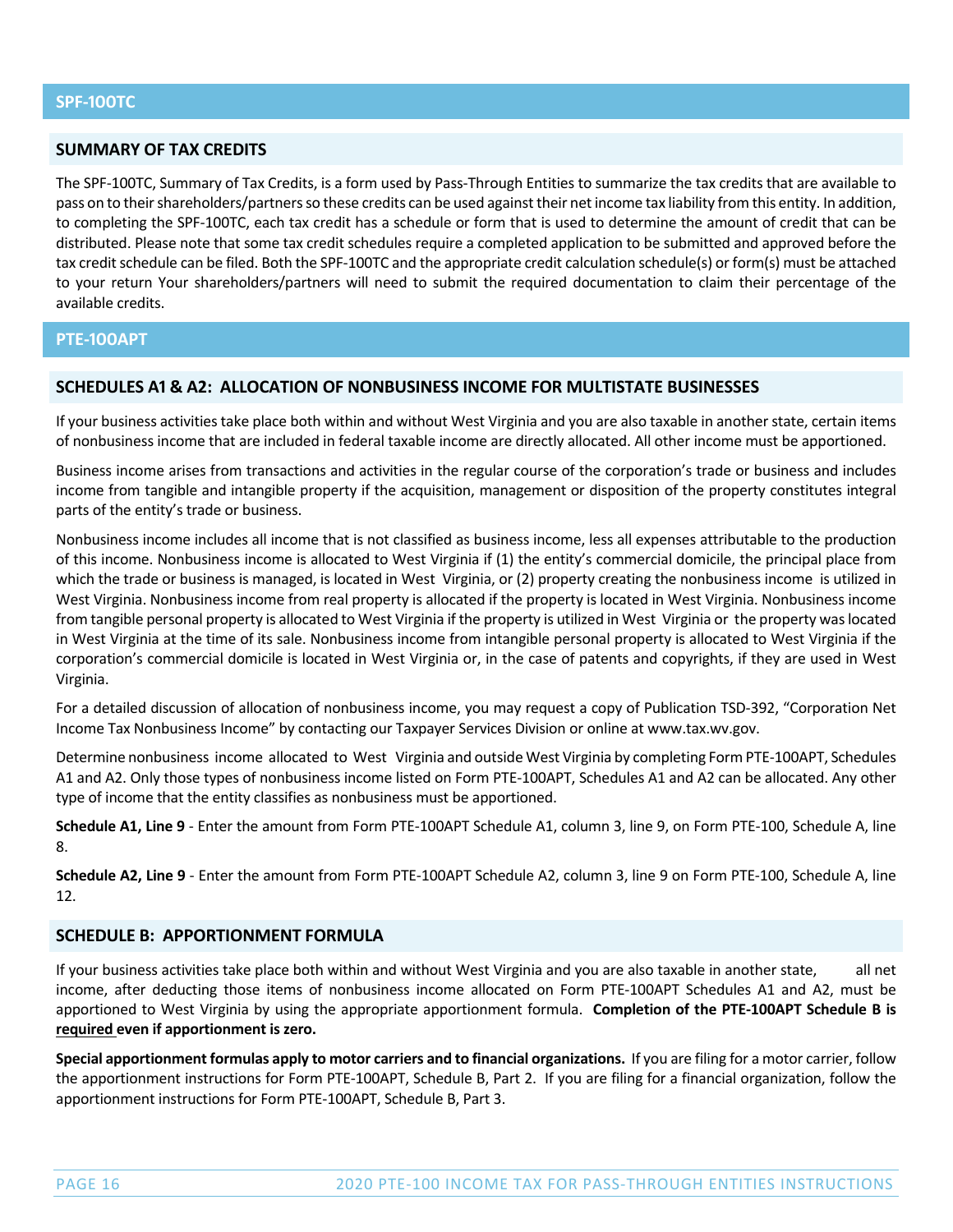Multistate entities will use the standard apportionment formula of payroll, property, and sales, with the sales factor double weighted, and will complete Form PTE‐100APT, Schedule B, Parts 1, 2 and 3 as applicable.

# **MULTISTATE S CORPORATIONS/PARTNERSHIPS – FOUR FACTOR APPORTIONMENT FORMULA**

# **PART 1 – REGULAR ENTITIES**

To determine your West Virginia apportionment percentage, first determine the following factors:

**PROPERTY FACTOR.** Property includes all real and tangible personal property owned or rented and used during the taxable year to produce business income. Property used in connection with the items of **nonbusiness** income allocated in SPF‐100APT, Schedules A1 and A2 shall be **excluded** from the factor.

Property must be included in the property factor if it is actually used or is available for, or capable of being used during the taxable year. Property held as reserves, standby facilities, or reserve sources or materials must be included. Property or equipment under construction (except goods in process that can be inventoried) must be excluded until it is actually used to generate business income. Movable property, such as tools, construction equipment and trucks, used both within and without West Virginia, shall be included in the numerator of the fraction on the basis of total time within the state during the taxable year.

Property owned is valued at original cost. Property rented is valued at eight times the net annual rate. Leasehold improvements are considered property owned and are included at their original cost. Generally, original cost is the basis of the property for federal income tax purposes at the time of acquisition and adjusted by subsequent capital additions or improvements and partial dispositions by reason of sale, exchange, abandonment, etc. As a general rule, property is included in the factor by averaging its values at the beginning and ending of the taxable period. However, the Tax Commissioner may require or allow averaging by monthly values if such method is required to properly reflect the average value of the taxpayer's property for the taxable year.

Determine the property factor by entering the appropriate amounts in line 1. Enter West Virginia property in column 1 and property everywhere in column 2.

**Line 1** - Divide column 1 by column 2 and enter the result in column 3. State the result as a decimal and round to six (6) places after the decimal point.

PAYROLL FACTOR. The payroll factor shall include the total amount of compensation paid to employees during the taxable year. The total amount paid is determined upon the basis of the taxpayer's accounting method for federal income tax purposes. If you have adopted the accrual method of accounting for federal purposes, all compensation shall be deemed to have been paid. Compensation may be included in the payroll factor by use of the cash basis only if you have permission from the Tax Commissioner for an alternate method of apportionment. Compensation means wages, salaries, commissions, and other forms of remuneration paid to employees for personalservices. Payments made to an independent contractor or any other person not properly classified as an employee are excluded. Only amounts paid directly to employees are included in the payroll factor. Do not include compensation paid to employees engaged exclusively in an activity that generates nonbusiness income that you allocated in Form PTE‐100APT, Schedules A1 and A2.

The denominator (column 2) of the payroll factor is the total compensation paid by the taxpayer during the taxable year, as shown on the federal income tax return filed with the Internal Revenue Service and asreflected in the schedule of wages and salaries and that portion of the cost of goods sold which reflect compensation.

The numerator (column 1) of the payroll factor is the total amount paid in West Virginia during the taxable year by the taxpayer for compensation. Compensation is paid in West Virginia if any of the following tests, applied consecutively, are met:

- The employee's service is performed entirely within West Virginia;
- The employee's service is performed both within and without West Virginia, but the service performed without West Virginia is "incidental" to the employee's service within West Virginia (the word "incidental" means any service which is temporary or transitory in nature or which is rendered in connection with an isolated transaction);
- If the employee's services are performed both within and without West Virginia, the employee's compensation will be attributed to West Virginia (1) if the employee's base of operations is in West Virginia; or (2) if there is no base of operations in any state in which part of the service is performed, but the place from which the service is directed or controlled is in West Virginia; or (3) if the base of operations or the place from which the service is directed or controlled is not in any state in which some part of the service is performed, but the employee's residence is in West Virginia. Base of operation is the place from which the employee starts their work and to which they customarily return in order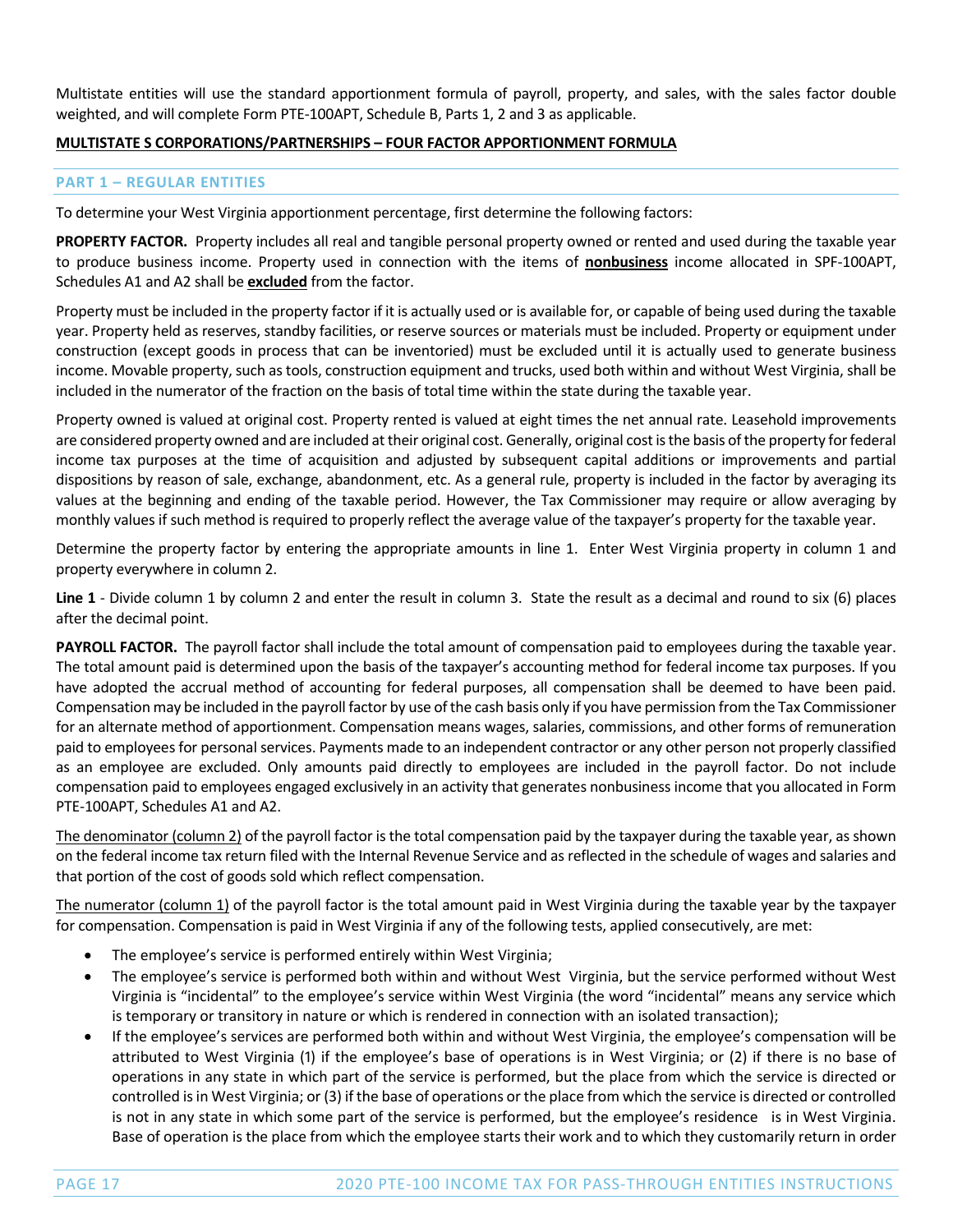to receive instructions or communications from customers or others, or to replenish stock or other materials, repair equipment, or perform any other functions necessary to the exercise of their trade or profession at some other point or points.

Determine the payroll factor by entering the appropriate amounts in line 2. Enter West Virginia payroll in column 1 and payroll everywhere in column 2.

Line 2 - Divide column 1 by column 2 and enter the result in column 3. State the result as a decimal and round to six (6) places after the decimal point.

**SALES FACTOR.** The term "sales" means all gross receipts of the taxpayer that are business income. Thus, the sales factor includes all gross receipts derived from transactions and activity in the regular course of your trade or business, less returns and allowances. Do not include interest or dividends from obligations of the United States government, which are exempt from taxation in West Virginia, or gross receipts from an activity that produced nonbusiness income that you allocated in Form PTE‐ 100APT, Schedules A1 and A2.

The denominator (column 2) of the sales factor includes all gross receipts derived from transactions and activity in the regular course of your trade or business that was reflected in your gross income reported and as appearing on your federal income tax return unless otherwise excluded. Sales of tangible personal property delivered or shipped to a purchaser within a state in which you are not taxed (e.g. under Public Law 86-272) are to be excluded from the denominator.

The numerator (column 1) of the sales factor includes all gross receipts attributable to West Virginia and derived from transactions and activity in the regular course of your trade or business. All interest income, service charges or time‐price differential charges incidental to such gross receipts must be included regardless of the place where the accounting records are maintained or the location of the contract or other evidence of indebtedness.

**Sales of Tangible Personal Property.** Gross receipts from sales of tangible personal property are in West Virginia if:

The property is received in West Virginia by the purchaser (except sales to the United States government) regardless of the F.O.B. point or other conditions of sales.

The property is shipped from an office, store, warehouse, factory or other place of storage in West Virginia and the purchaser is the United States government.

Sales within West Virginia are generally determined on a destination basis. If the purchaser picks up or otherwise receives the property in West Virginia, the sale is treated as taking place in West Virginia. If the property is delivered by common carrier or other means of transportation, the place at which the property is received after all transportation is completed is the place where the sale took place. Direct delivery in West Virginia, other than for purpose of transportation, to a person or firm designated by a purchaser, constitutes delivery to the purchaser in West Virginia regardless of where title passes or other conditions of sale.

Direct delivery outside West Virginia to a person or firm designated by a purchaser does not constitute delivery to a person in West Virginia.

**Other sales.** Gross receipts from transactions other than sales of tangible personal property are attributable to West Virginia if:

- The income producing activity which gives rise to the receipts is performed entirely in West Virginia;
- The income producing activity is performed both in and outside West Virginia and a greater portion of the income producing activity is performed in West Virginia than any other state, based on the cost of performance; or
- The sale constitutes business income to the taxpayer, or the taxpayer is a financial organization subject to the special apportionment rules. (Refer to West Virginia Code §11-24-7 for a discussion of income producing activity and cost of performance).

Gross receipts from the sale, lease, rental, or licensing of real property are in West Virginia if the real property is located in West Virginia. Gross receipts from the rental, lease, or licensing of tangible personal property are in West Virginia if the property is located in West Virginia. If such property is both within and without West Virginia during the rental, lease, or licensing period,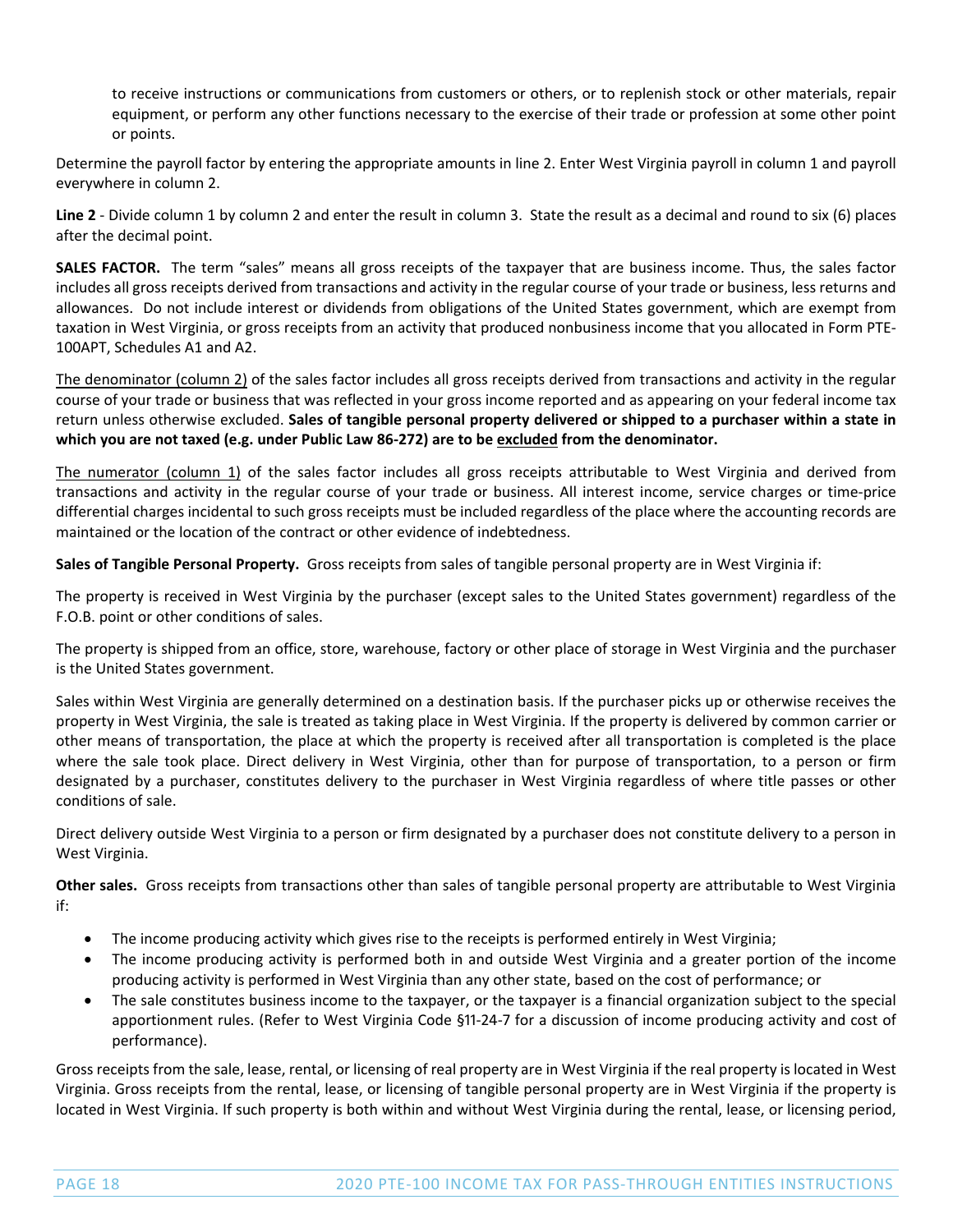gross receipts attributable to West Virginia shall be determined based upon the total time within the state during the taxable year. Gross receipts for the performance of personal services are in West Virginia if such services are performed in West Virginia.

Determine the sales factor by entering the appropriate amount on line 3. Enter the West Virginia sales in column 1 and sales everywhere in column 2.

**Line 3 ‐ COLUMN 2. TOTAL SALES.** This amount, when added to the total gross nonbusiness income, as shown on Schedule A1, line 9, must equal the sum of your items of gross income as reported on your federal income tax return. Any differences must be noted and explained in an attachment to your return.

- \$\_\_\_\_\_\_\_\_\_\_\_\_\_\_\_\_ Sum of gross income items on federal return
- \$ Less total allocated income (Form PTE-100APT Schedule A1, line 9)
- \$\_\_\_\_\_\_\_\_\_\_\_\_\_\_\_\_ Equals Form PTE‐100APT, Schedule B, column 2, line 3

**Line 4 –** Enter the total gross receipts from sales of tangible personal property delivered or shipped to a purchaser within a state in which you are not taxed (e.g. Public Law 86‐272). This is the throw out rule per WV Code §11‐24‐7(e) (11)(B) and §11‐23‐5(l)(2).

**Line 5 –** In column 1, enter the amount from line 3. In column 2, subtract line 4 from line 3 and enter the difference. Then divide column 1, line 5 by column 2, line 5 and enter the result in column 3, line 5. State the result as a decimal and round to six (6) places after the decimal.

**Line 6 –** Enter line 5 again**.**

**Line 7 –** Add column 3, lines 1, 2, 5, and 6 and enter the sum in Column 3.

**Line 8 –** Divide the six (6) digit decimal from column 3, line 7 by the number 4, reduced by the number of factors, if any, showing zero in column 2, lines 1, 2, 5, or 6. Enter the six (6) digit decimal fraction from column 3, line 8 on Form PTE‐100, Schedule A, line 10.

## **MOTOR CARRIERS – SPECIAL SINGLE FACTOR FORMULA**

**PART 2 – VEHICLE MILES.** Motor carriers of property or passengers are subject to special apportionment rules. Motor carriers must apportion their business income by using a single factor formula of vehicle miles.

A motor carrier is any person engaged in the transportation of passengers and/or property for compensation by a motor propelled vehicle over roads in West Virginia, whether on a scheduled route or otherwise. The term "vehicle miles" means the operations of a motor carrier over a distance of one mile.

The special apportionment formula for motor carriers does NOT apply if:

- The motor carrier neither owns nor rents any real or tangible personal property located in West Virginia, has made no pickups or deliveries within West Virginia, and has traveled less than 50,000 miles in West Virginia during the taxable year; or
- The motor carrier neither owns nor rents any tangible personal property located in West Virginia except vehicles and made no more than 12 trips into or through West Virginia during the taxable year.

Under either (A) or (B), the mileage traveled in West Virginia may not be more than five percent (.05) of the total vehicle miles traveled in all states during the taxable year.

Determine the apportionment factor by entering the appropriate vehicle miles for West Virginia in column 1, and vehicle miles everywhere in column 2.

Divide column 1 by column 2 and enter the result in column 3. State the result as a decimal fraction and round to six (6) places after the decimal. Enter the six (6) digit decimal fraction from column 3 on PTE‐100, Schedule A, line 10.

## **FINANCIAL ORGANIZATIONS – SPECIAL SINGLE FACTOR FORMULA**

**PART 3 – GROSS RECEIPTS.** Financial organizations subject to apportionment must apportion their business income by using a single factor gross receipts formula.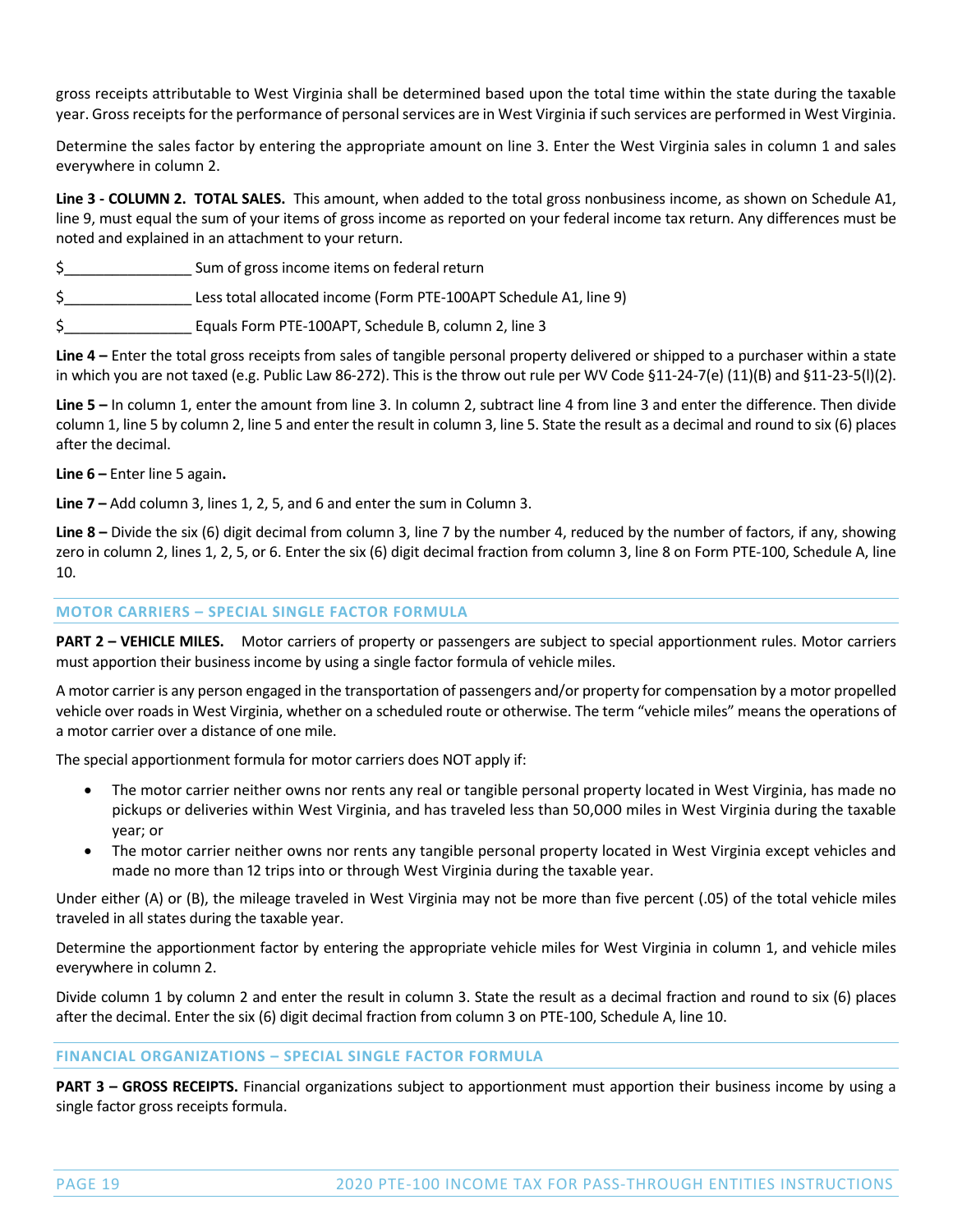A financial organization is any holding company orregulated financial corporation orsubsidiary thereof, or any corporation deriving more than fifty percent (.5) of its gross receipts from one or more of the following:

- 1. Making, acquiring, selling, or servicing loans or extensions of credit.
- 2. Leasing or acting as an agent, broker, or advisor in connection with leasing real and personal property that is the economic equivalent of an extension of credit.
- 3. Operating a credit card business.
- 4. Rendering estate or trust services.
- 5. Receiving, maintaining, or otherwise handling deposits.
- 6. Engaging in any other activity with an economic effect comparable to any of the above.

Financial organizations regularly engaging in business in West Virginia shall apportion their business income by means of a single factor of gross receipts apportionment formula. A financial organization not having its commercial domicile in West Virginia is presumed to be regularly engaging in business in West Virginia if during any year it obtains or solicits business with 20 or more persons within West Virginia, or the sum of its gross receipts attributable to sources in West Virginia equals or exceeds \$100,000.00.

Grossreceipts from the following ownership interest (and certain related activities) will **not** be considered in determining whether a financial organization is subject to taxation.

- 1. An interest in a real estate mortgage investment conduit, a real estate investment, or a regulated investment company.
- 2. An interest in a loan backed security representing ownership or participation in a pool of promissory notes or certificates or interest that provide for payments in relation to payments or reasonable projections of payments on the notes or certificates.
- 3. An interest in a loan or other asset from which the interest is attributed to a consumer loan, a commercial loan or a secured commercial loan, and in which the payment obligations were solicited and entered into by a person that is independent and not acting on behalf of the owner; or an interest in the right to service or collect income from such a loan or asset; or
- 4. An amount held in an escrow or trust account with respect to property described above.

However, if a financial organization is subject to taxation when gross receipts from these interests are not considered, such receipts must then be included when determining the amount of taxes owed.

# **PETITIONING FOR AN ALTERNATIVE METHOD OF APPORTIONMENT**

To use an alternate method of allocation and apportionment, you must petition the Tax Commissioner to use some other basis to determine your taxable net income. Your petition for an alternate method must be filed by no later than the **normal due date of your return**.

**You must receive written permission** to use an alternate apportionment method before filing your return. Permission will only be granted if you can show that the statutory formula does not properly reflect your taxable income, and if the alternate method properly and fairly shows your West Virginia taxable income.

Your petition should include your name and address; state of incorporation, and principal place of business; description of the kind(s) of business in which you are engaged; detailed statement of how sales are made in West Virginia; computation of your West Virginia taxable income using the statutory apportionment formula and using your proposed alternate formula; and a summary of the facts that support your position.

Send your petition to:

West Virginia State Tax Department Tax Account Administration Division Corporate Tax Unit P.O. Box 1202 Charleston, WV 25339‐1751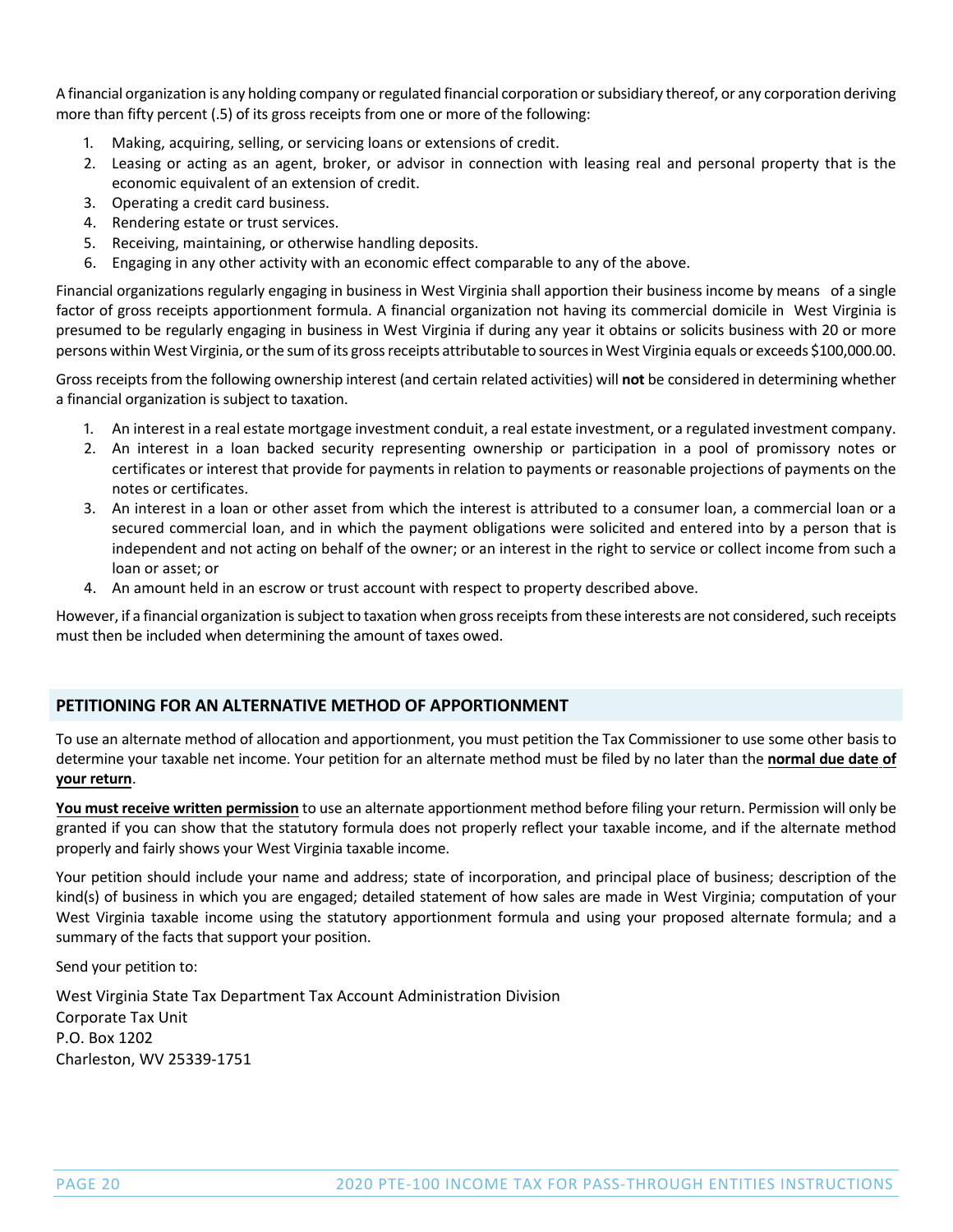# **K‐ϣ**

# **INSTRUCTIONS**

#### **GENERAL**

The partners, members, or shareholders of any Pass‐Through Entity are liable for tax on their share of the income, whether or not distributed, and must include their share on the individual income tax return.

West Virginia Schedule K-1 provides a reporting mechanism for a Pass-Through Entity to report the distributive share of gains, losses, modifications and credits of owners (i.e. partners, shareholders, members, etc.)

Additionally, it is the reporting mechanism for any withholding required to be performed on nonresident owners.

This form should be used for any owner that is not a "C" Corporation. The Schedule K‐1C should be used for any owner that is a "C" Corporation.

#### **"FROM SP" CHECKED ‐ INFORMATION ONLY K‐ϣ**

When the entity listed in "Organization Name" submits the K-1 for information purposes, the entity must check the "From SP" box and include the "PARTNER/SHAREHOLDER/MEMBER/BENEFICIARY" on Schedule SP.

#### **WITHHOLDING**

The upper half of the first page includes information concerning the entity reporting the information (including the name, address, identification number and type), information concerning the owner to which this information statement relates (including the name, address, and identification number) and a withholding statement.

**Line 1** of this section should include the distributive share of income for a nonresident owner.

**Line 2** of this section should include the amount withheld for the nonresident owner.

Percentage of Ownership

## **DISTRIBUTIVE SHARE**

The lower half and second page will include the owner's distributive share of items of gain, loss, modification and credit applicable to the owner.

**Line 1** Line 1 of this section should include the distributive share of income for a resident owner regardless of source. This should be similar to the income reported on the Federal Schedule K‐1 that qualifies as federal adjusted gross income.

**Lines 2 through 10**: These lines reflect the distributive share of modifications available to the owner reported on the entities Schedule B.

Lines 11 through 20: These lines reflect the distributive share of tax credits available to the owner reported on the entities Schedule PTE‐100TC.

Report by Owners – The WV Schedule K-1 should be provided to all owners that are not "C" Corporations. All such owners must file a WV tax return that includes all WV Schedule K‐1's provided to the owner. Include your share of the partnership's income or (loss), credits, deductions, etc., as shown by your Schedule K‐1 on your West Virginia income tax return for the year in which the tax year of the entity ends.

## **SPECIAL RULE FOR PASSTHROUGH ENTITIES:**

Owners of Pass‐Through Entities should allocate income received from a Pass‐Through Entity unless such entities are engaged in a unitary business. If a unitary relationship exists, a Pass‐Through Entity owner of a Pass‐Through Entity may reapportion its WV income, including the appropriate factors of the subsidiary.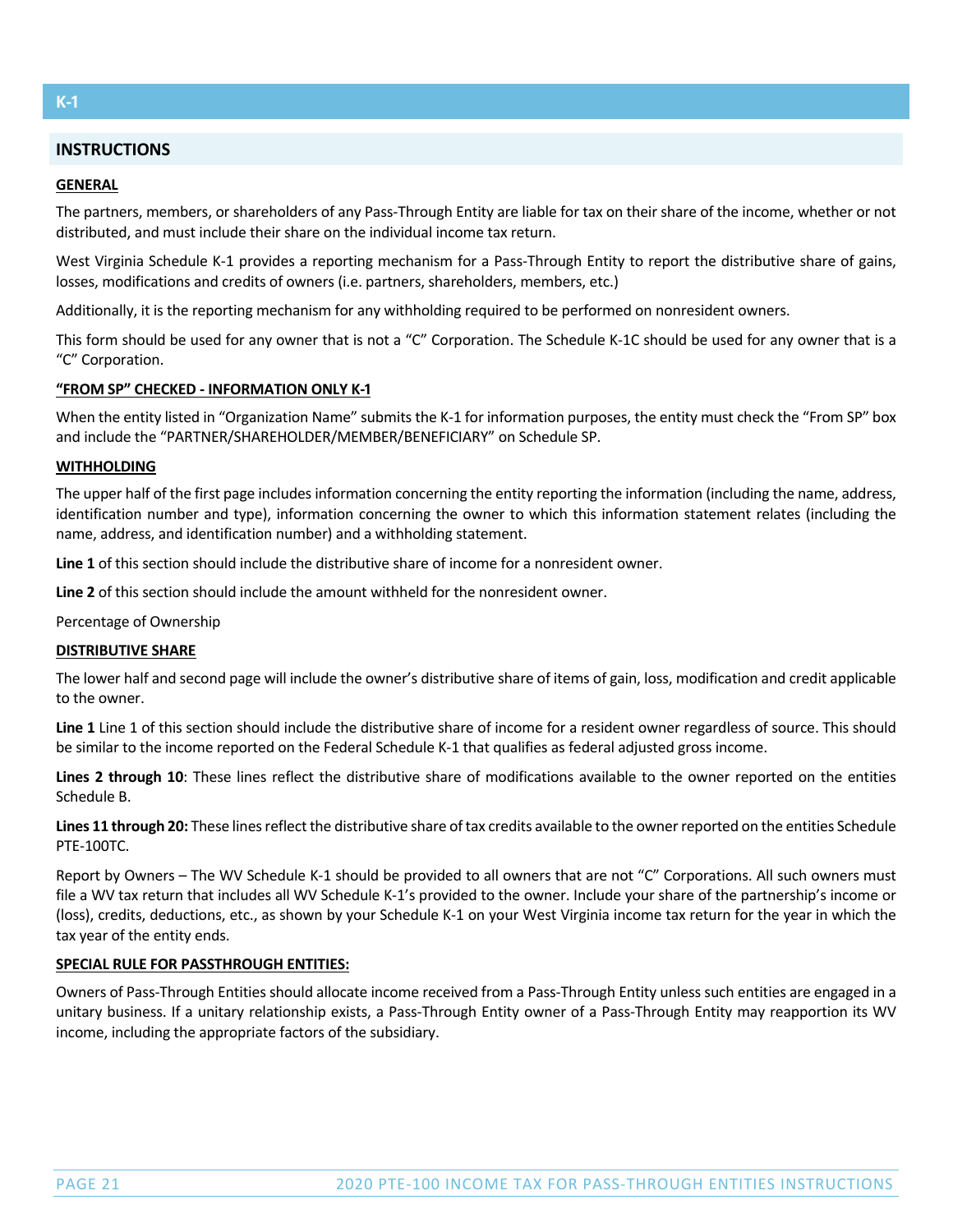# **K‐ϣC**

# **INSTRUCTIONS**

### **GENERAL**

The partners, members, or shareholders of any Pass‐Through Entity are liable for tax on their share of the income, whether or not distributed, and must include their share on their individual income tax return.

West Virginia Schedule K-1C provides a reporting mechanism for a Pass-Through Entity to report the distributive share of gains, losses, modifications, and credits of owners that are treated as "C" Corporations and are thereby subject to the WV income tax. The Schedule K-1 should be used for any owner that is not a "C" Corporation (including individuals, partnerships, LLC's, and "S" Corporations).

### **WEROM SP" CHECKED - INFORMATION ONLY K-1C**

When the entity listed in "Organization Name" submits the K‐1C for information purposes, the entity must check the "From SP" box and include the "PARTNER/SHAREHOLDER/MEMBER/BENEFICIARY" on Schedule SP.

#### **WITHHOLDING**

The upper half of the first page includes information concerning the entity reporting the information (including the name, address, identification number and type), information concerning the owner to which this information statement relates (including the name, address, and identification number) and a withholding statement.

**Line 1** of this section should include the distributive share of income for a nonresident owner.

**Line 2** of this section should include the amount withheld for the nonresident owner.

Percentage of ownership

#### **DISTRIBUTIVE SHARE**

The lower half and second page will include the owner's distributive share of items of gain, loss, modification, and credit applicable to the owner.

**Line 1** of this section should include the distributive share of income for an owner.

**Lines 2 through 15**: These lines reflect the distributive share of modifications available to the owner reported on the entity's Schedule B.

Report Line 15 on CIT‐120 Schedule B, Line 23

Lines 16 through 29: These lines reflect the distributive share of tax credits available to the owner reported on the entity's Schedule CIT‐120TC.

Report by Owners – The WV Schedule K‐1C should be filed with the corporation net income tax return of the

corporate owner of a Pass‐Through entity. All income reported on the K‐1C should be income applicable to WV.